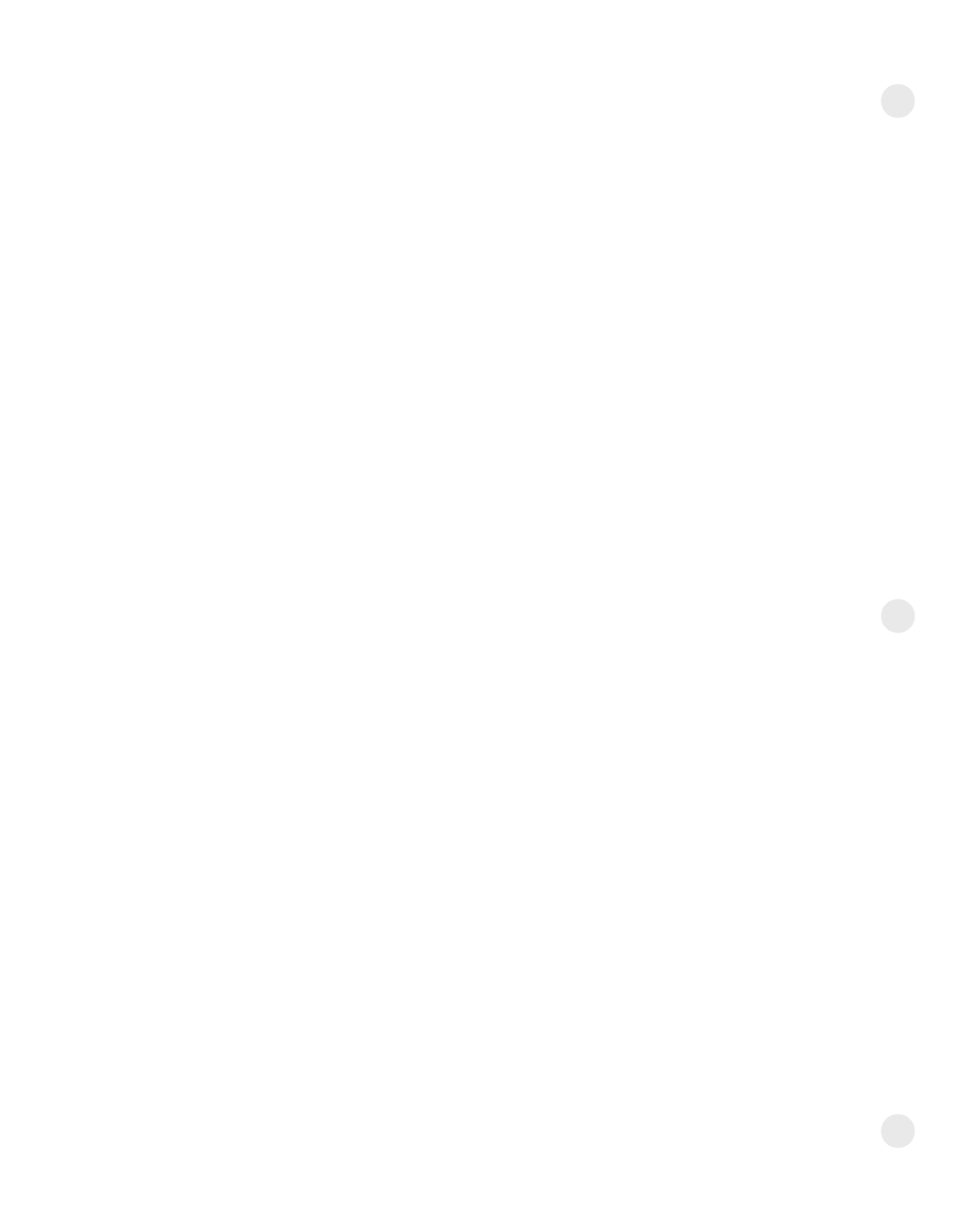

# **Lesson 2 Introduction to Harm Reduction**

#### **Overview**

Students will learn about harm reduction concepts and strategies, including abstinence, that will empower them to make healthy choices for themselves and others regarding substance use.

#### **Learning Objective**

Students will be able to:

- Define the term "harm reduction."
- Identify key harm reduction strategies.
- Identify the ways in which drug use may be potentially harmful. (i.e., health-related harm, academic harm, social/emotional harm, legal harm).
- Demonstrate and apply harm reduction strategies to decision-making processes in real world situations.

#### **Materials**

- Attachment: Student Worksheet: "Introduction to Harm Reduction"
- Lesson 2 PowerPoint
- Computer with LCD projector

#### **Lesson Preparation**

• Print 1 copy of "Lesson 2: Introduction to Harm Reduction" worksheet for each student.

**Educator Notes:** This lesson could be longer than 45 minutes, depending on students' level of engagement. Consider pacing this lesson over two days, for example, Part 1 on the first day and Part 2 the next class day.

#### **Evaluation Tools**

- Lesson 2 Assessment Rubric
- Lesson 2 Implementation Fidelity Checklist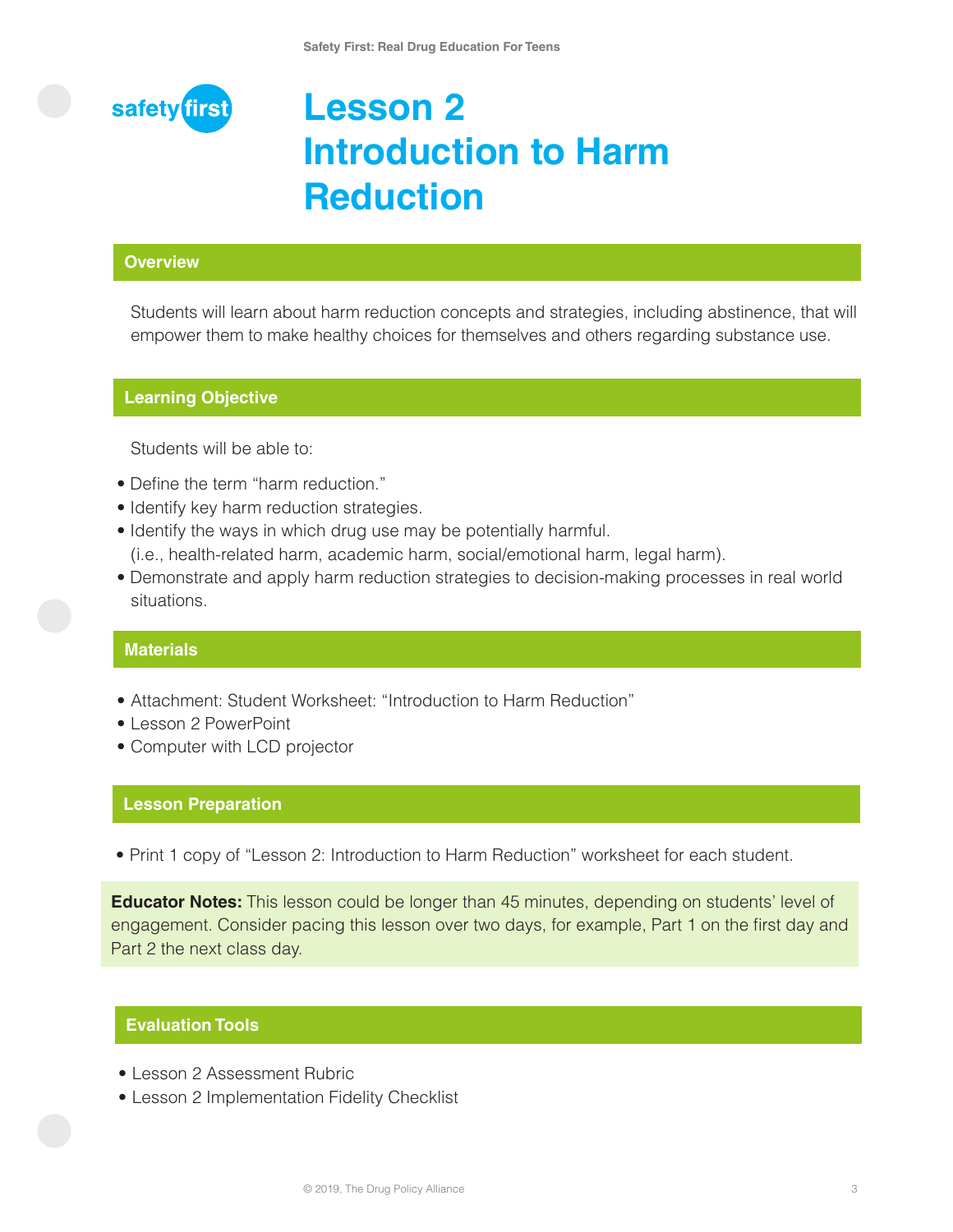#### **National Health Education Standards**

- 1.12.5 Propose ways to reduce or prevent injuries and health problems.
- 2.12.7 Analyze how the perception of norms influence healthy and unhealthy behaviors.
- 5.12.2 Determine the value of applying a thoughtful decision-making process in health-related situations.

# **Agenda**

- I. Do Now
- II. Part 1: Introduction to Harm Reduction and Drug-Related Harms
- III. Part 2: Harm Reduction in Practice
- IV. Exit Ticket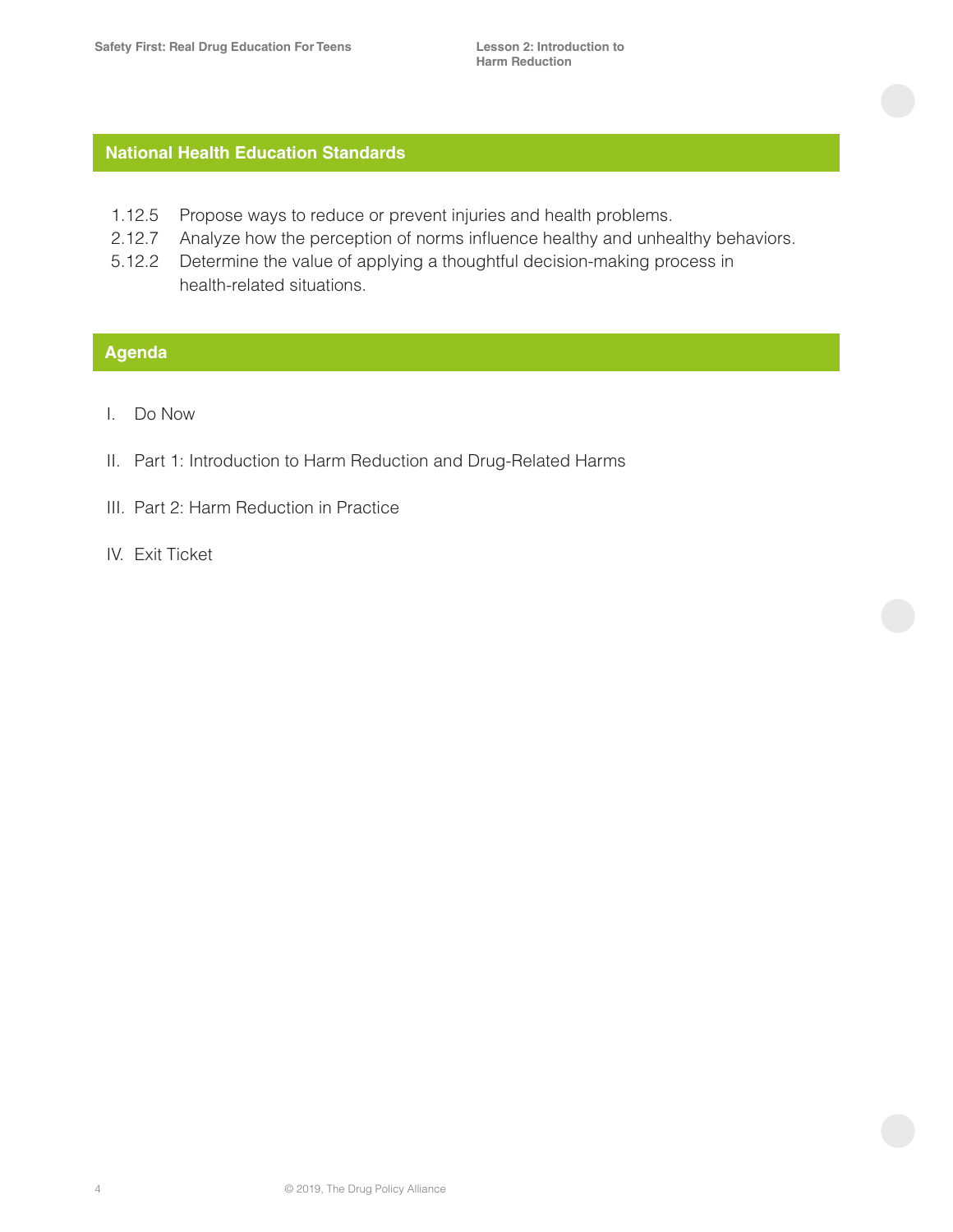

# **Do Now**

*5 minutes*

**SLIDE 2: DO NOW Make sure slide is visible** as students begin class. **Hand out** worksheet to each student and ask them to write their responses to the questions on the worksheet.

# **Tell students:**

" Based on these images, identify the harm reduction strategies in these pictures. Then, based on these examples, how would you define harm reduction?"

**Educator Notes:** Possible Modification: Allow students to work in groups of 2-4 to develop their own definition of hard reduction strategies. If students complete tasks sooner than the allotted time, challenge them to brainstorm 1-3 more harm reduction strategies they practice day to day.

# **SLIDE 3: LESSON OBJECTIVES Tell students:**

" We will review and discuss the Do Now later in the lesson. Today, we will be learning about harm reduction strategies and discussing different ways drugs could potentially be harmful, like healthrelated harm, academic harm or legal harm. Any questions?"

#### **Part 1: Introduction to Harm Reduction Interactive Lecture**

*25 minutes*

#### **SLIDE 4: BRAINSTORM: WHY DO TEENS USE DRUGS? Ask students:**

"On your worksheet, brainstorm 3-5 reasons: why do you think teens do drugs?"

**Educator Notes:** Possible Modification: Allow students to brainstorm and express their ideas, students could rank their reasons in order and if possible memorialize their ideas on poster paper or sticky notes.

#### **Tell students:**

" One of the main reasons teens may choose to get involved with drugs is that they're a big part of our world. Drug use is portrayed on TV, in the news, and in music. Many of the adults in your lives may use legal drugs like alcohol and caffeine to either perk up or relax – and this is considered completely normal. In addition to recreational drug use, many people take prescription and over-the-counter drugs to help them manage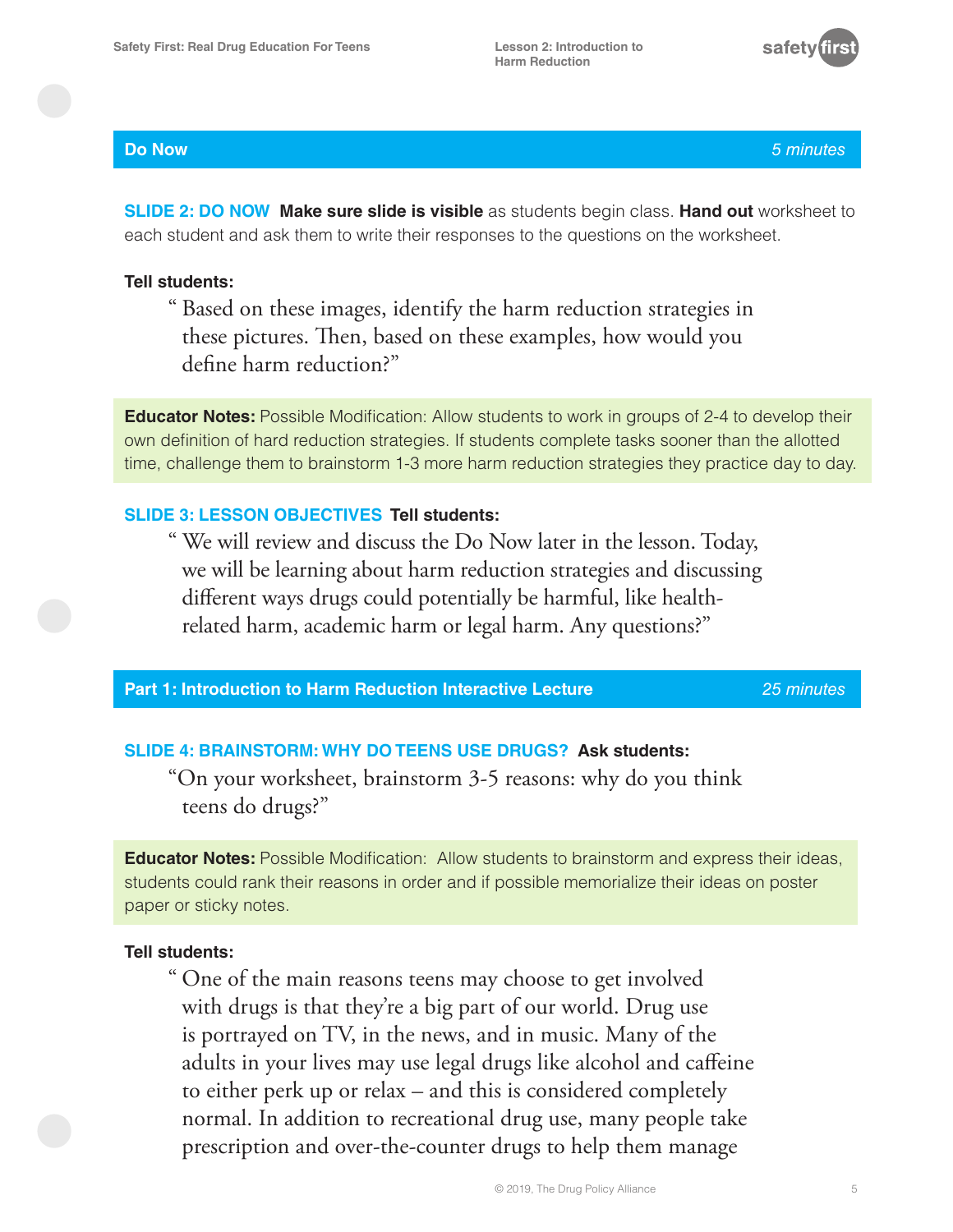pain, focus, or deal with mental health issues. And again, this is just a normal part of our society. With drugs everywhere, it is no surprise that some teens choose to use them."

**Educator Notes:** If students suggest any of the reasons on the following page, the instructor can use these statements to elaborate on student responses.

- They're curious. The teenage years are a time for experimentation. People are figuring out who they are and what they like. And that could include drugs.
- " It helps them feel better. The use of drugs both legal and illegal – to treat physical and mental health issues is very common in American society. Some teens are prescribed drugs while others may start self-medicating in order to manage the stresses of their everyday lives or physical pains.
- They want to fit in. Peer pressure is often pointed to as a reason that teens try drugs – but this doesn't always mean being aggressively pressured into drug use. Some teens have friends who use drugs or live in environments where drug use is common. They may decide to use drugs because they want to feel like they have something in common with those around them.
- They want to improve their performance. Some teens may try drugs like Adderall to help them study for a test or steroids in order to build muscle mass. Using drugs in this way can be risky both because it's illegal, but also because prescription drugs and steroids are very powerful substances.
- They think it's fun. This idea usually makes adults uncomfortable, but drugs can be fun to use.
- "Otherwise, why would so many adults use legal drugs recreationally, like alcohol and tobacco? They do it because it feels good, so it makes sense that some teens would use drugs for these reasons, too. However, it is important to keep in mind that using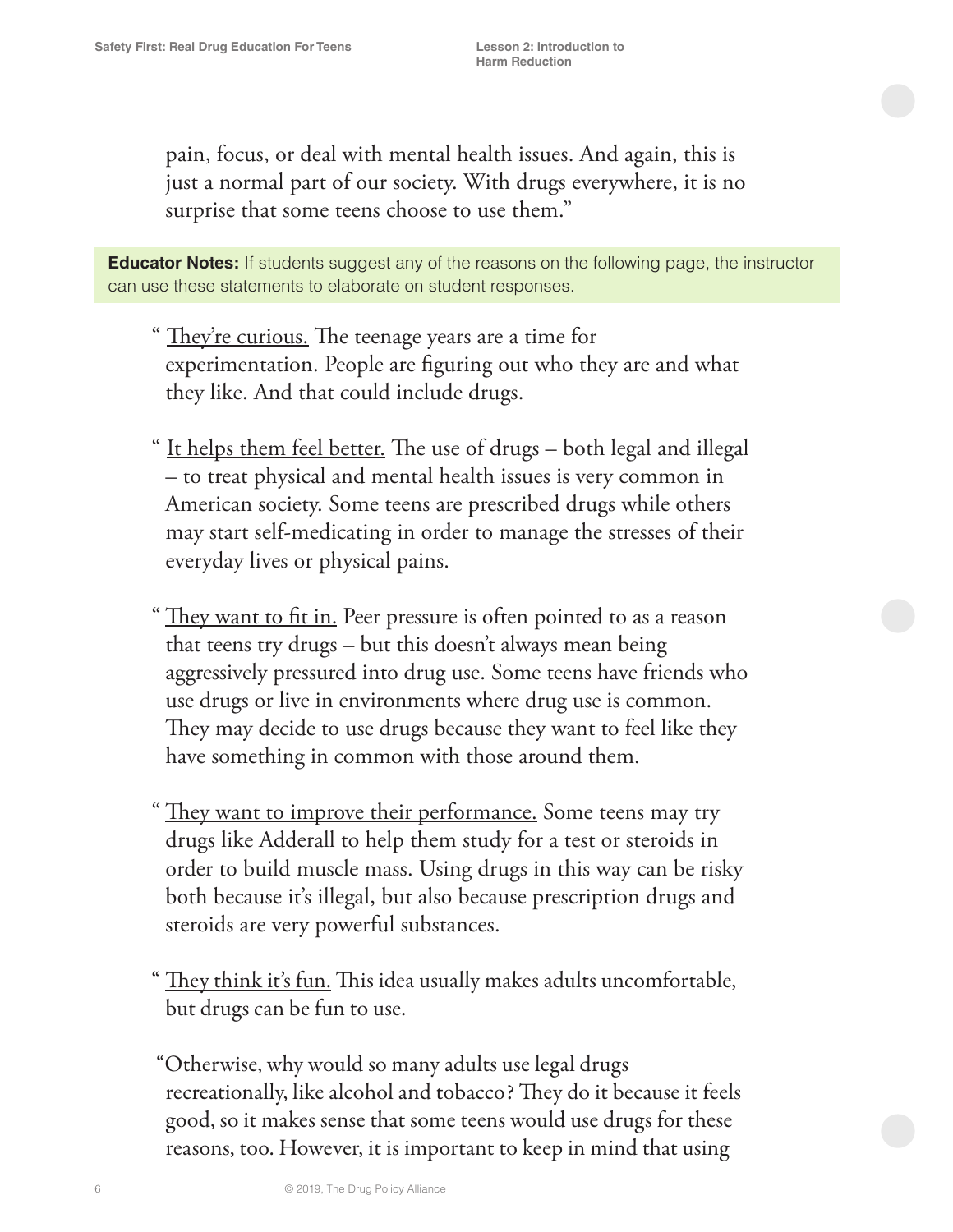

drugs has different, and potentially worse harms for teens than it does for adults. It can harm teens' developing brains and bodies. It can also get them into trouble at school or with the law."

**SLIDE 5: WHICH IS THE MOST FREQUENTLY USED DRUG? Ask students** and allow them time to circle their response on their worksheet.

" Which of the following drugs do you think is most popular among teens?"

- a. Alcohol?
- b. Marijuana?
- c. Prescription drugs, like Xanax, Adderall and Ritalin, Oxycodone?
- d. Tobacco?
- " Circle the answer on your worksheet and answer: why do you think it's the most popular?"

**Educator Notes:** Encourage students to raise their hands, answer the question and elaborate on why they chose that answer. Additionally, take a class survey on which drug they think is most popular.

# **Tell students:**

" Nationally, the drug that teens use most is alcohol. The second most popular drug is marijuana, followed by cigarettes and prescription drugs."

**SLIDE 6: HOW HAS TEEN DRUG USE CHANGED? Ask students** and allow them time to circle their response on their worksheet.

" How do you think teen drug use has changed over the years? Raise your hand if you think teens are using less often…the same amount…or more than they have in the past."

**Educator Notes:** Encourage students to raise their hands, answer the question and elaborate on why they selected the answer.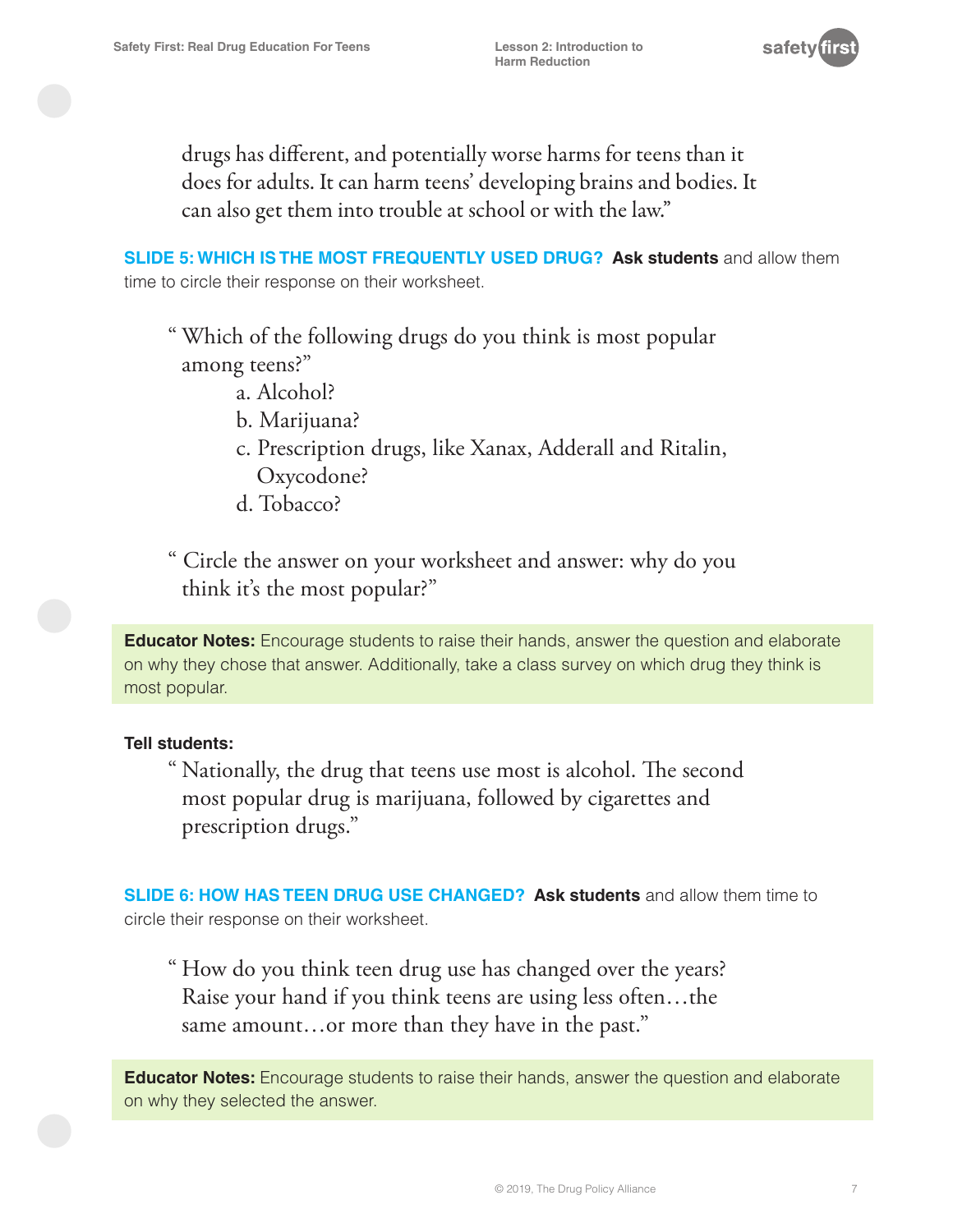#### **SLIDE 7: FEWER TEENS USE DRUGS Tell students:**

- " Drug use among teens is declining nationally according to Monitoring the Future, a national survey about teens and drugs by the National Institute on Drug Abuse. This survey has been conducted every year since 1975. The most recent data shows that:
- Use of cigarettes and alcohol has reached its lowest levels in the history of the study.
- Use of any illicit drug (other than marijuana) has declined.
- Use of marijuana has declined among 8th and 10th graders, but held steady for 12th graders.
- Prescription opioid misuse has declined among 12th graders."

#### **Tell students:**

" Of course everyone's community is different. The survey shows a national trend. There may be more drug use or less depending on where you go to school. But, remember that media portrayals of all teens as drug-obsessed 'party animals' are not accurate. While it is normal for some teens to experiment with drugs, it is also normal for teens to choose not to use drugs. You don't have to feel pressured to use drugs because everyone is doing it – because not everyone is doing it."

#### **SLIDE 8: UNDERSTANDING THE CONTINUUM Tell students:**

- " So let's start with looking at the different ways in which people may form relationships with drugs. For example, some people never use them, while others only use occasionally with friends. You can think about the way people use drugs as continuum stretching from non-use or abstinence to misuse and dependence. It shows the way people's drug use patterns can change and acknowledges that some types of use are more likely to lead to severe problems."
- " I'm going to read a few scenarios. On the worksheet, I want you to predict where it falls on the continuum and justify why you put it there."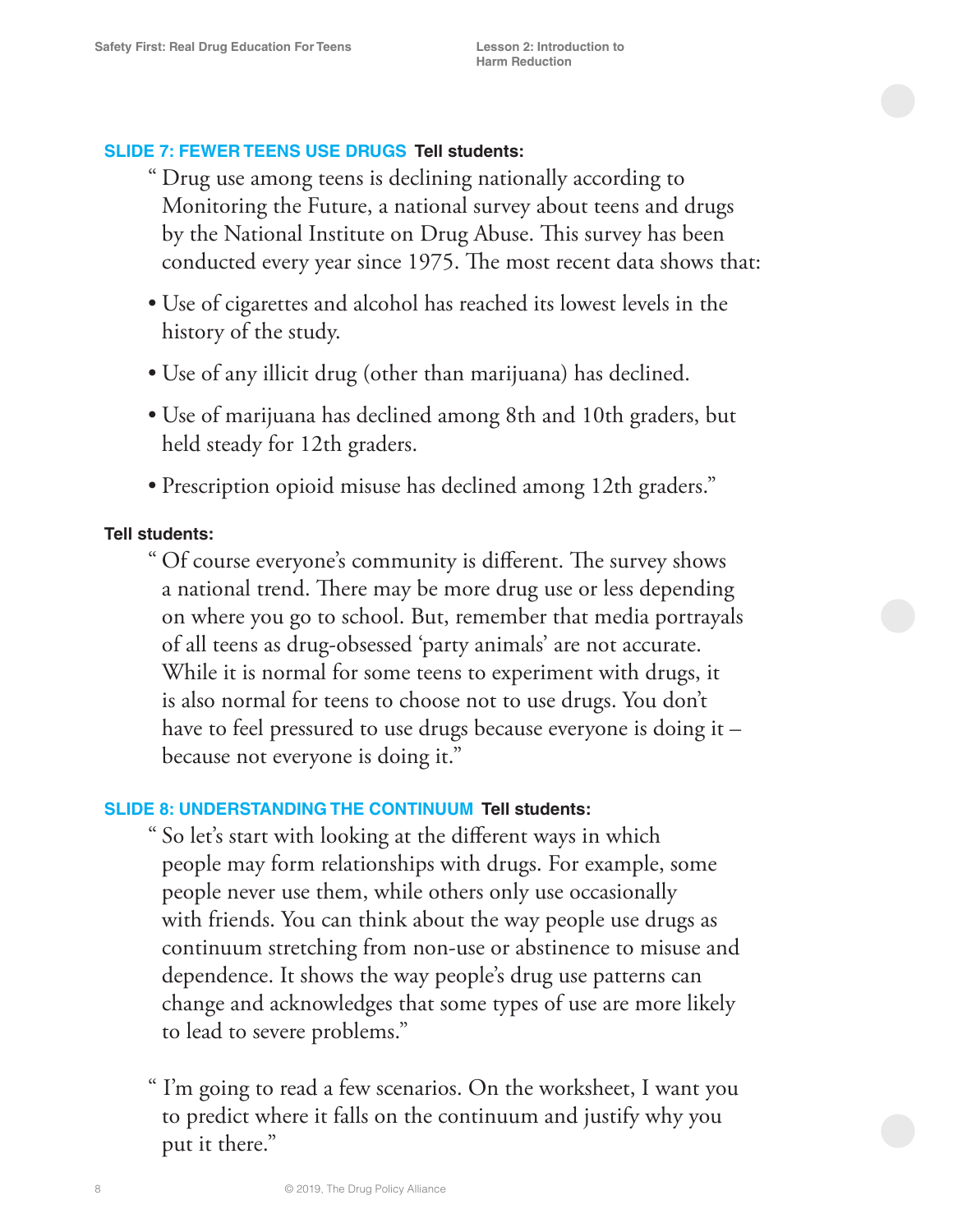

**Educator Notes:** Read the scenarios and encourage students to write why they put them there. Go through all of the scenarios first, discuss their predictions and whys. Then, go through the animation on the PowerPoint to reveal the answers (Slide 10).

# **SLIDE 9 - 10: UNDERSTANDING THE CONTINUUM - SCENARIOS Tell students:**

" Michelle felt left out at the party, so she took some MDMA (or molly) when it was offered." **Click:** experimental

" Tim drinks alcohol only on Fridays, and never when he has a soccer game the next day." **Click:** regular use

" Sarah missed her morning coffee today. Now she has a headache." **Click:** dependence

" Damon has friends who use drugs, but he's not interested." **Click:** non-use

" Grace only smokes cigarettes when she's at parties." **Click:** recreational

" Mateo takes double his prescribed dosage of Adderall before a test because he feels like it will help him focus more." **Click:** misuse

# **SLIDE 7: PEOPLE WHO USE DRUGS AREN'T BAD PEOPLE Tell students:**

" Everyone, including teens, falls somewhere on the drug-use continuum. This means that some teens might have tried drugs, be thinking about it or perhaps already struggling with or dependent on drugs."

" Teens who use drugs can live anywhere, from big cities to small rural communities and they may be of any race, gender, religion or socio-economic class. They could be athletes, musicians, straight-A students, introverts, extroverts – anyone. You never know. This is why it's important not to stigmatize people who use drugs as bad people. We may be judging our friends,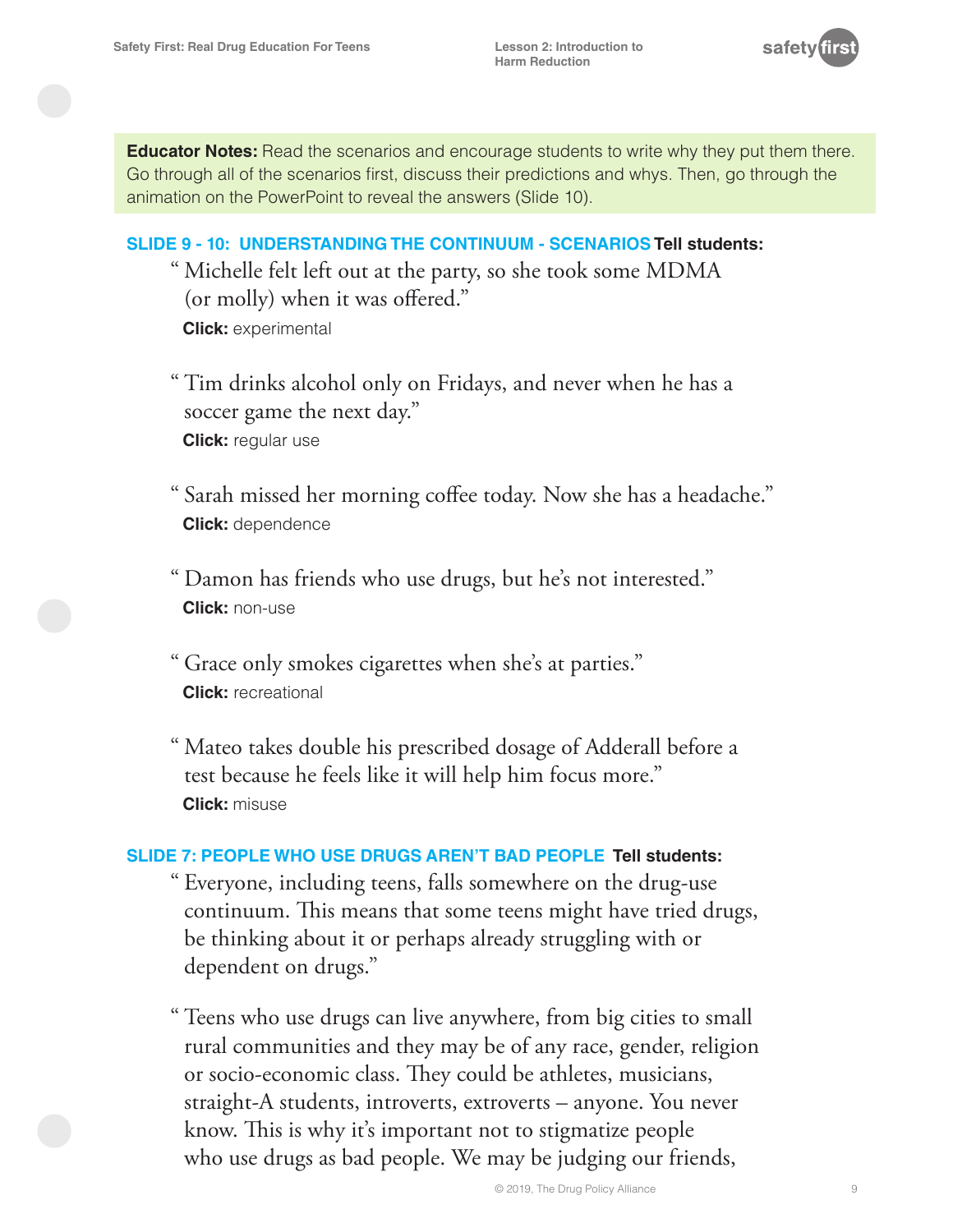classmates, and siblings as immoral and evil people. This may make them too afraid or ashamed to talk to us if they need help."

"Regardless of who you are, where you live or where you fall on the continuum, it is important to be informed so that you can keep yourself and others safe."

# **SLIDE 12: DRUG RELATED HARMS Tell students:**

" All drugs have both potential harms and benefits. However, it is the harms that tend to get the most attention."

# **Ask students:**

" Drug-related harms for teens generally break down into four big areas. Can anyone guess what they are?"

**Educator Notes:** Encourage student responses. Then, click on the slide to reveal the four areas.

# **Tell students:**

" On your worksheet, there is a list of some potential harms of drug use. Review the list and try to organize them into the four major categories."

**SLIDE 13: DRUG RELATED HARMS Click on the slide** to reveal the four areas and their bulleted examples. Have students compare their predictions to the answers.

Physical health harms

- Addiction
- Withdrawal symptoms
- Organ damage
- Accidental injury or death
- Transmission of disease
- Sexual assault
- Overdose death

Academic harms

- Suspended or expelled from school
- Removed from athletic teams or school clubs
- Denied entrance into college
- Refused scholarships and federal student loans

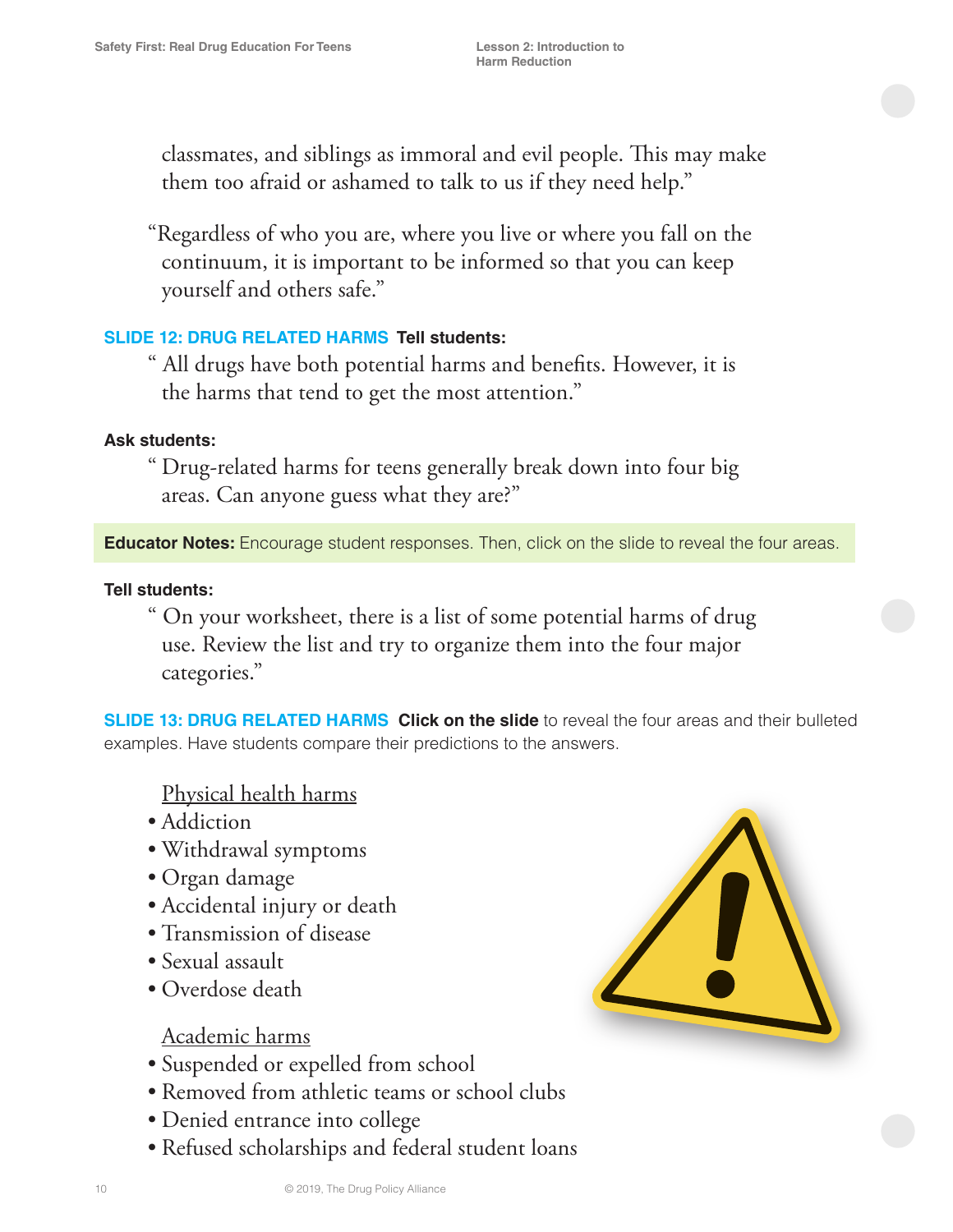

Social or Emotional Harms

- Make underlying depression or anxiety worse
- Cause conflicts with friends, family or teachers
- Families being split apart

# Legal harms

- Pay fines
- Perform community service
- Attend mandatory classes
- Can have drivers license privileges suspended, revoked or denied
- Be arrested
- Sent to a juvenile detention center or jail

# **Ask students:**

"Are there any more on this list you can think of ?"

# **Tell students:**

" For some teens in some communities, especially those in communities of color, the legal harms related to drugs can often be greater than the health-related harms. Teens stopped on the suspicion of drug possession or sales may end up having physical conflicts with law enforcement that could lead to serious injury or even death"

# **Part 2: Harm Reduction in Practice** *15 minutes*

# **SLIDE 14: HARM REDUCTION Tell students:**

" So how can teens and other people protect themselves from the potential harms of drug use? Even if someone isn't using drugs themselves, they may have a family member or friend who might need their help."

" Harm reduction is a set of strategies that encourages people to make the safest and healthiest choice they can based on their circumstances."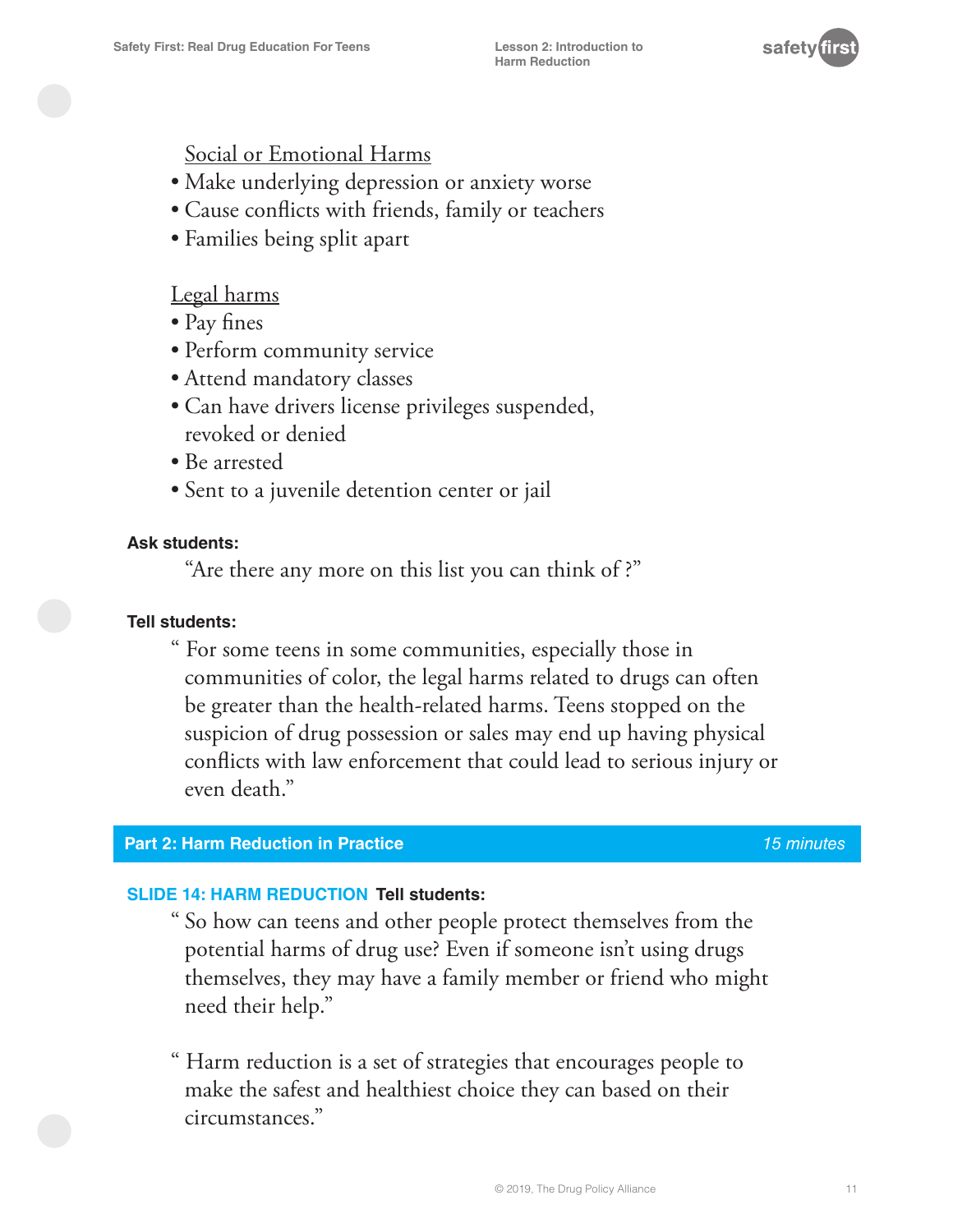#### **Ask students:**

"Now look at the images from the Do Now. How could these be examples of harm reduction strategies? Did you come up with any other strategies you use in your daily life?"

# **Tell students:**

" Although it can apply to choices like wearing a seatbelt to minimize the risk of injury in a car accident, it usually refers to alcohol and other drug use."

# **SLIDE 15: HARM REDUCTION IN ACTION Tell students:**

" Let's continue testing our understanding of harm reduction. Can you tell if the teen in each scenario is practicing harm reduction, and if so, how?"

**Educator Notes:** Be sure to encourage student responses, and remind students of discussion norms.

#### **Ask students:**

" Situation 1: Matt paces himself by drinking one glass of water for every alcoholic beverage he drinks. Is he practicing harm reduction?"

#### **Tell students:**

" <u>Yes</u> – Matt is practicing two harm reduction techniques here. First, by drinking water he makes sure to stay hydrated which is important because alcohol is a diuretic substance – that means that it increases urination. Second, Matt is cutting down on the chance that he will binge drink by slowing himself down and drinking water in between alcoholic drinks."

#### **Ask students:**

" Situation #2: Lisa is stressed out about a big test she has tomorrow. She decides to join some friends in smoking marijuana in order to relax. Is she practicing harm reduction?"

#### **Tell students:**

"  $\underline{No}$  – smoking may relax Lisa now, but it may impair her thinking and memory in the short-term, making it more difficult for her to pass tomorrow's test."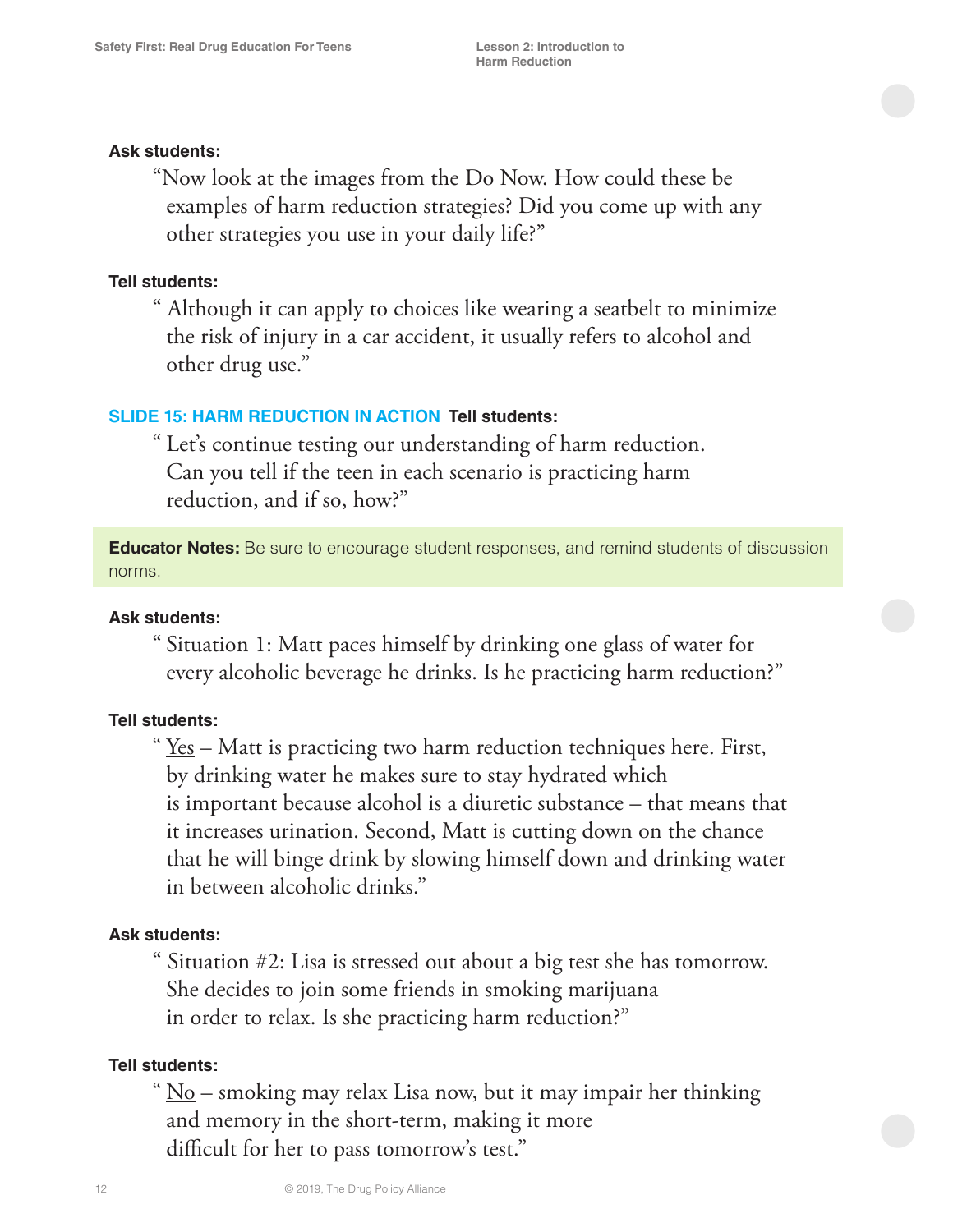

**Educator Notes:** Students may bring up the idea that "if I study high, I should take the exam high." If so, ask students to consider and discuss the potential long-term effects of this strategy on Lisa's health, well-being, and developing body and brain.

#### **Ask students:**

" Situation #3: Maria had a few drinks at a party and plans to drink some coffee to sober up before driving home. Is she practicing harm reduction?"

#### **Tell students:**

"Trick question! - Maria thinks she's doing something that can reduce harm, but she's operating on false knowledge. Drinking coffee does not make you sober. So if Maria gets into her car after drinking coffee, she will still be impaired."

# **SLIDE 16: HARM REDUCTION STRATEGIES Tell students:**

" This is a list of 10 Harm Reduction Strategies that we will be studying and applying throughout our drug education unit. We are going to be talking about these 10 harm reduction strategies. The goal is for you to have a toolbox of skills you can use to minimize the risk or harm for yourself and others related to substance use."

"Let's take a closer look at these strategies that you can share with your friends to help them make safer and healthier choices about alcohol and other drugs. On your worksheet, be sure to take notes or write down any questions that you have about a specific strategy."

# **SLIDE 17: ABSTINENCE Tell students:**

" The safest choice when it comes to alcohol and other drugs is always to abstain – not to use. That's always true, no matter how many times – or not! – someone has had alcohol or other drugs before."

# **SLIDE 18: DEVELOP DRUG KNOWLEDGE Tell students:**

" No matter what someone's choice is about drinking alcohol or using other drugs, it's important for everyone to know about them – their basic effects, risks, benefits, and harms. We're calling this 'Drug Knowledge'. When you have 'drug knowledge' you can help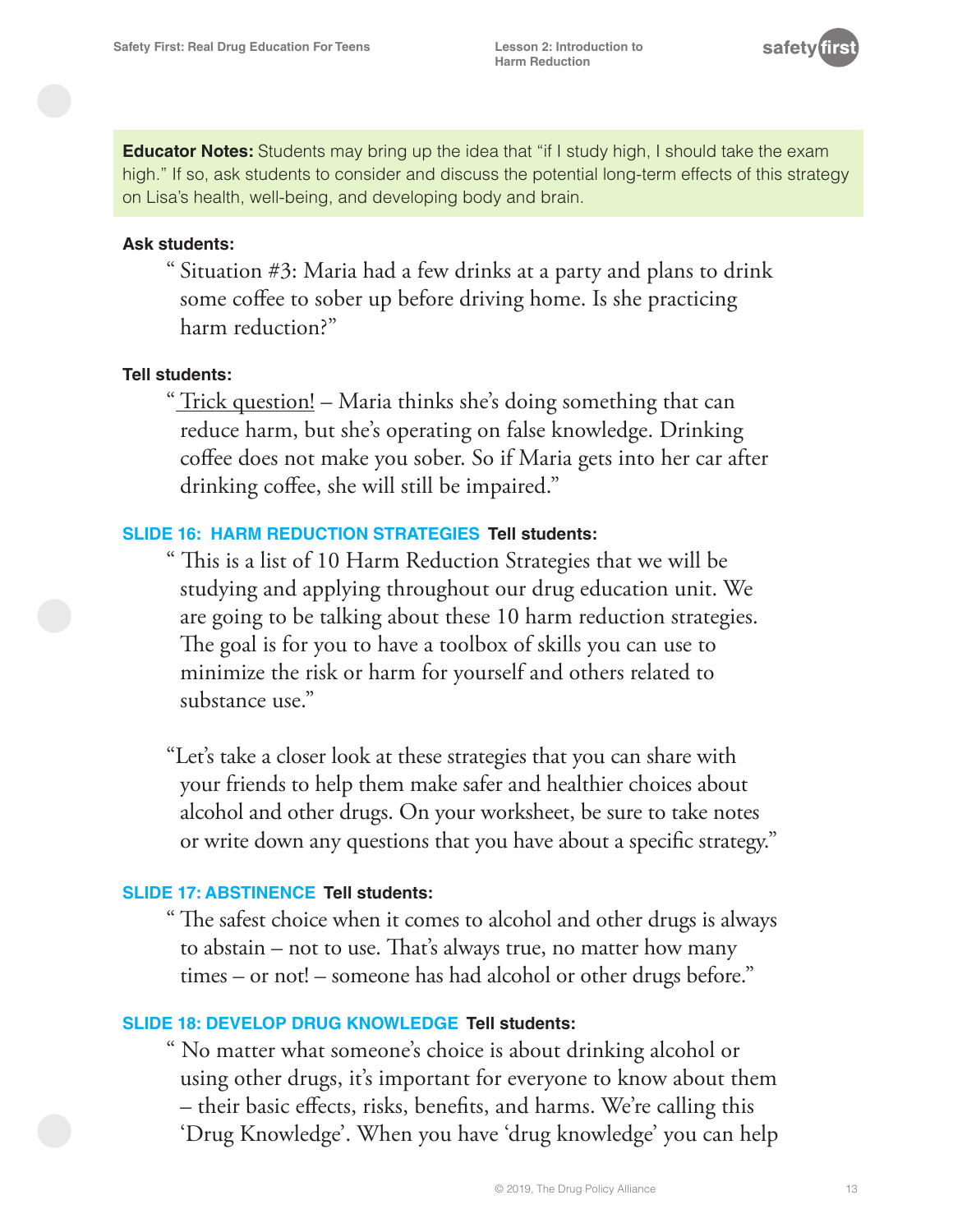others make safer and healthier choices about alcohol and other drugs. The upcoming lessons in the curriculum will help you develop 'drug knowledge.'"

# **SLIDE 19: DOSE AND DOSAGE Tell students:**

" Now let's talk about dose and dosage. Dose describes how much of a drug is taken at one time. It's calculated according to how much of a drug is needed to offer the greatest benefit. This can change based on a person's age, weight, sex, physical health and drug usage habits. Dosage describes how often a drug is taken. In order to maintain a certain level of a drug in the body, new doses of the drug have to be taken within a certain time period. The Federal Food and Drug Administration requires that most legal over-the-counter and prescription drugs come with dose and dosage instructions. This regulation helps people maximize the benefits of a drug while reducing its harms."

#### **Ask students:**

" How could understanding dose and dosage help reduce the harms associated with illegal drugs?"

#### **Tell students:**

" Illegal drugs are not regulated, so people have to guess what a safe dose and dosage may be. This increases the potential for organ damage, overdose and death."

#### **SLIDE 20: START LOW AND GO SLOW Tell students:**

" One harm reduction strategy related to dose and dosage is start low and go slow – meaning use drugs at a low dose and a slow dosage; or don't take much of any substance, and wait to see the effect before taking any more."

# **SLIDE 21: CONSIDER MODERATION Tell students:**

" Remember, harm reduction encourages people to make the healthiest choice. Take smoking cigarettes. The healthiest choice is not to smoke them. But what if someone smokes already? How could that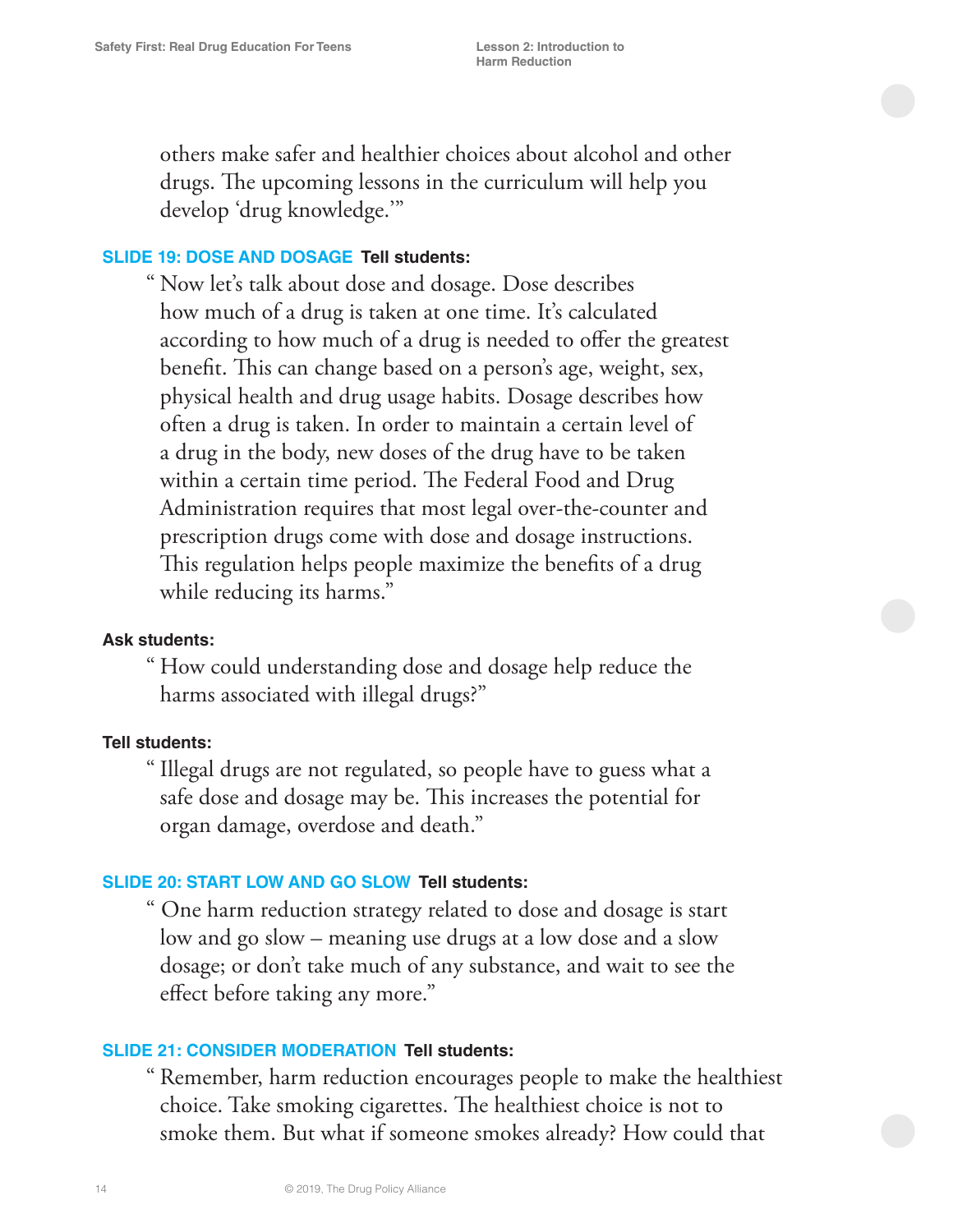

person reduce harm? Some ways that person could reduce harm include cutting down on the number of packs smoked in a day or committing to smoking only on the weekends or at social events. They might not ever quit smoking cigarettes completely – which, again, would be the healthiest option – but they would be making healthier choices. Harm reduction recognizes that it isn't realistic to expect all people to abstain from drug use, but it does encourage people to make the least risky choice."

#### **SLIDE 22: SET AND SETTING Tell students:**

" One of the foundational harm reduction concepts is that of set and setting. Set stands for mindset – the state of someone's thoughts and emotions prior to drug use. Understanding mindset is important because of the powerful effects drugs have on our minds and bodies. They can change our moods, cloud our thoughts and alter our perceptions. What someone is thinking and feeling before and during substance use can either positively or negatively affect their experience with it."

" Setting refers to the physical and social environment where drug use happens. Is it taking place indoors or outdoors? In a home or at school? Around other people or alone? With friends or strangers? Thinking ahead about the physical and social settings where drug use will occur can reduce the chance of accident, injury or death."

# **SLIDE 23: CHECK THE SUBSTANCE Tell students:**

" Since most drugs are illegal and therefore not regulated, it is very difficult for an individual user to be 100% certain what's in any given dose. Drug checking, also known as drug testing or adulterant screening, is a harm reduction service that allows users to get more information about what is in their substance."

#### **Ask students:**

" Raise your hand if you've ever seen a drug checking kit like in this picture."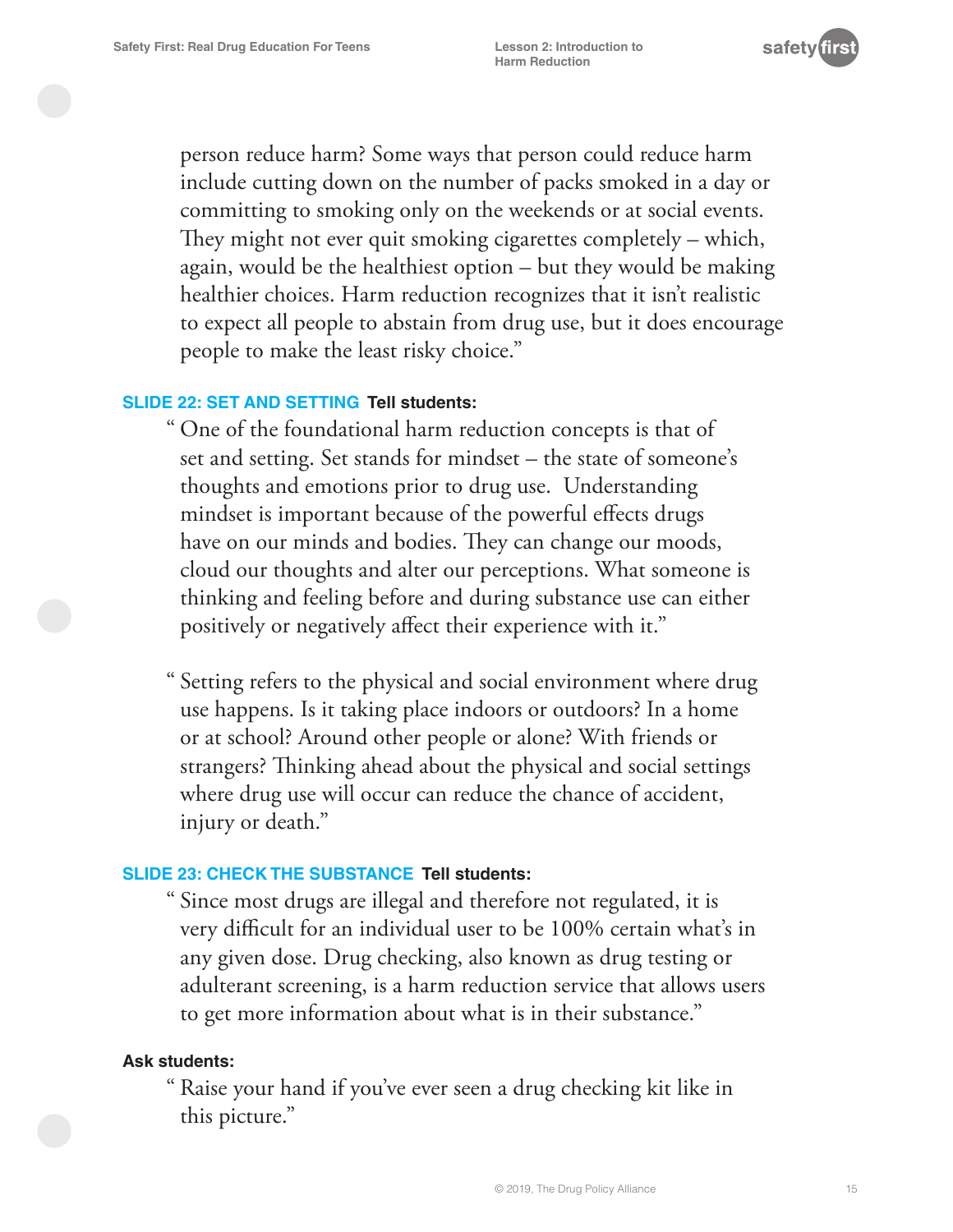#### **Tell students:**

" These are called reagent drug checking kits. They work by placing a drop of a liquid chemical on a substance, and comparing the color change to a chart of different drugs. Kits like these have limitations and are not always accurate. But generally speaking, they do provide more information so that people can avoid taking something unknown and potentially experiencing a medical emergency or overdose."

# **SLIDE 24: DON'T MIX DRUGS Tell students:**

" Another harm reduction strategy that we're going to discuss has to do with mixing substances, also called polydrug use."

#### **Ask students:**

" What are some common drugs that people mix? Why do you think this could be harmful to the body?"

#### **Tell students:**

" Raise your hand if you've heard the term 'crossfading.' This usually refers to using marijuana and alcohol at the same time. This combination is popular because alcohol increases the absorption rate of THC – the active compound in marijuana – resulting in a stronger high. But it can also cause people to feel dizzy, faint, or vomit. Most drug-related injuries and deaths are a result of substance mixing, because of how hard it is to predict how different drugs will interact with each other. There are a lot of factors to consider, including each person's unique physiology, dose and dosage, the drug's purity, and the drug's effects on the brain and body."

# **SLIDE 25: KNOW HOW TO RESPOND TO AN EMERGENCY Tell students:**

" We've been talking a lot about how drug use can lead someone to end up in the hospital, or even die. This is a worst case scenario, and hopefully you'll never be in this situation, but just in case, it's very important to know how to recognize an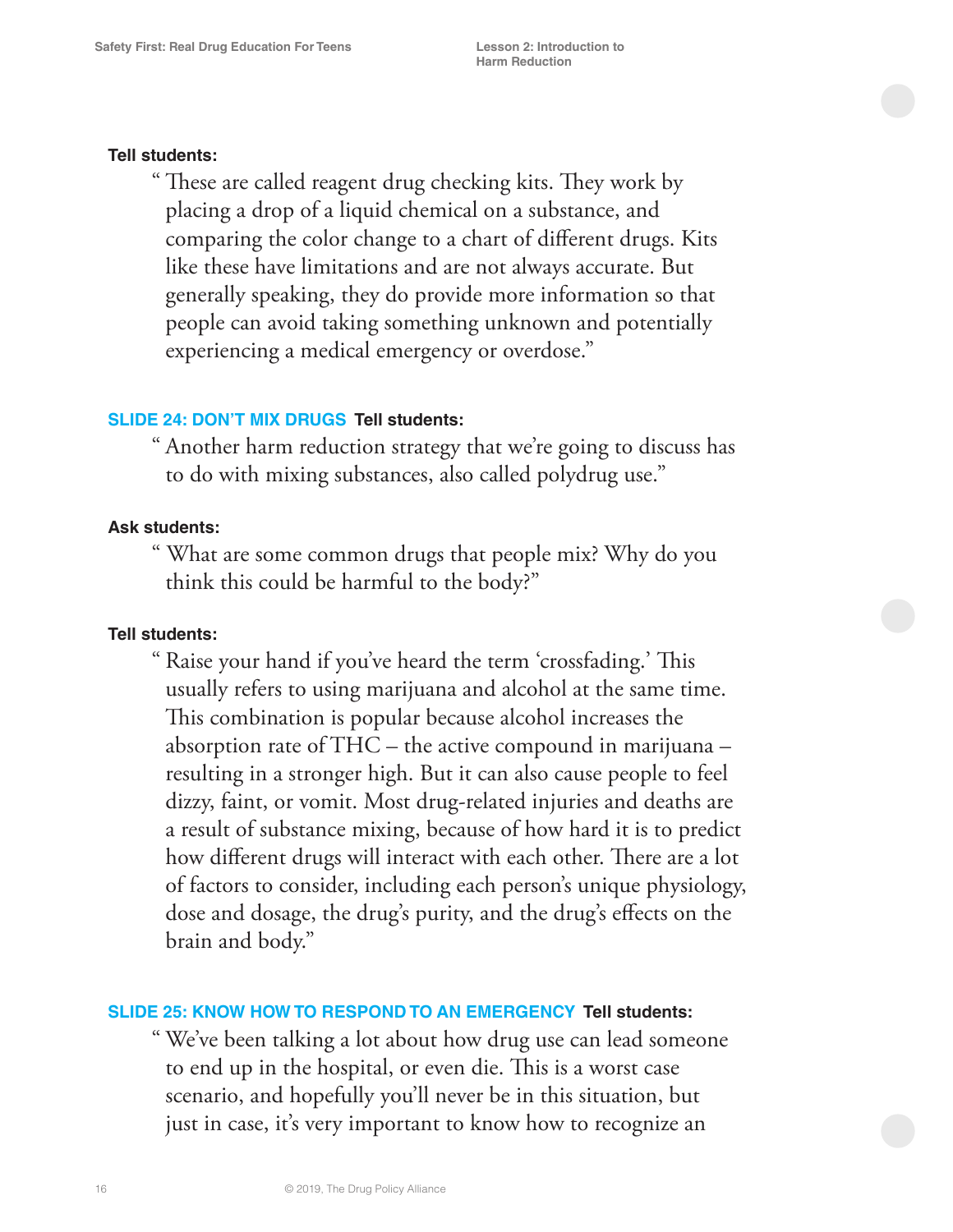

overdose, and respond. We'll be going over this harm reduction strategy later in the unit, and talking more about Good Samaritan Laws, which protect people who call 911 seeking help in a drug-related emergency."

#### **SLIDE 26: KNOW DRUG POLICY Tell students:**

" The potential physical harms related to drug use are only part of the equation for people to think about if they are thinking about using drugs. The possible academic, legal and social harms should also be considered. These types of harms are frequently related to drug policies – the rules and regulations about how drugs are manufactured, sold and used, and the consequences for breaking those regulations."

#### **Ask students:**

" Do you know this school's drug policy?"

#### **Tell students:**

"It's okay if you don't know for sure right now. We'll be talking about this later in the unit, as well as how drug policies in our community and state affect our health. It's an important harm reduction strategy to know current policies so you can avoid the academic, legal and social harms we talked about earlier. But if your school or community has drug policies that you think hurt instead of help, you can think about what you can do to change them. The chances are high that someone you know or care about will be impacted by these policies so making sure that they are helpful benefits everyone."

#### **SLIDE 27: INDIRA AND THE PARTY Tell students:**

" Now we're going to work on putting harm reduction concepts in practice. Putting harm reduction in practice is actually, at its core, about making the best possible decision for yourself. Good decision-making skills involve being able to think through what might happen as a result of certain actions, and understanding the positive and negative consequences of these actions.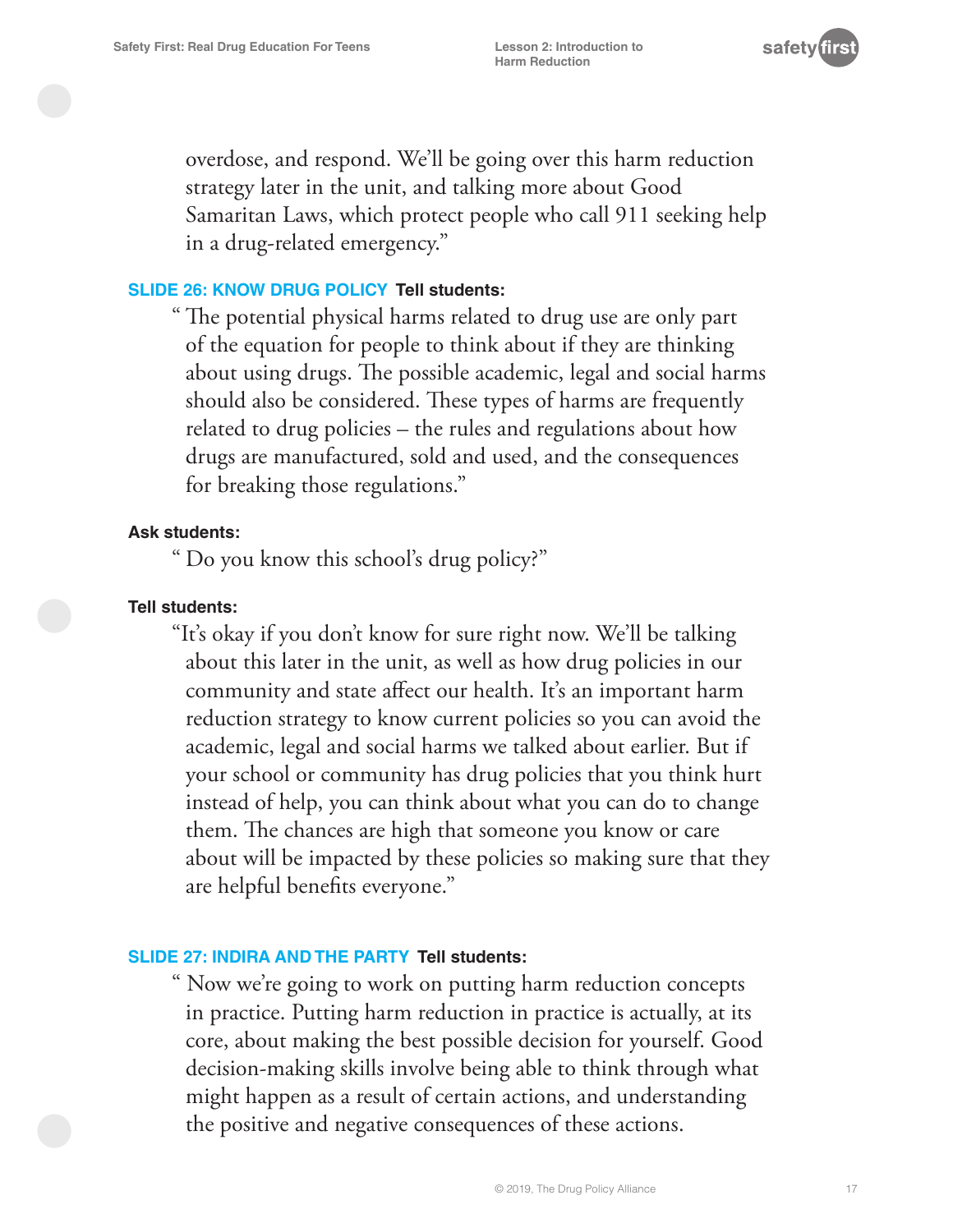" We're going to talk through two examples to test our understanding of harm reduction."

# **Ask students:**

" Think about this scenario: Indira, a junior in high school, is going to a party where she knows alcohol and other drugs will be present. What types of things should she think about before going to the party that can help her make decisions that would reduce harm?"

# **Tell students:**

- " Indira should consider the consequences of choosing to use drugs verses staying abstinent. If she doesn't want to drink alcohol or use other drugs, she should think about ways to refuse them.
- " If Indira is considering taking drugs, she should think about her mood and how it will affect her usage.
- " She should also consider her physical state how much rest she's had, how much she's eaten – and how alcohol or other drugs might impact her. She should think about setting limits to help reduce the chance of overdose; for example, deciding to stop after a certain number of alcoholic drinks.
- " Indira should also think about whether or not she wants to engage in sexual activity. If she does, she should know that when people are intoxicated, their decision-making skills are very poor, and sexual activity at this time is very risky.
- " No matter what her decision about alcohol and other drug use, Indira should make sure she has a trusted friend to check in with at the party.
- " Indira should make sure she has a safe way to get home from the party. She should go home with someone she trusts, either a sober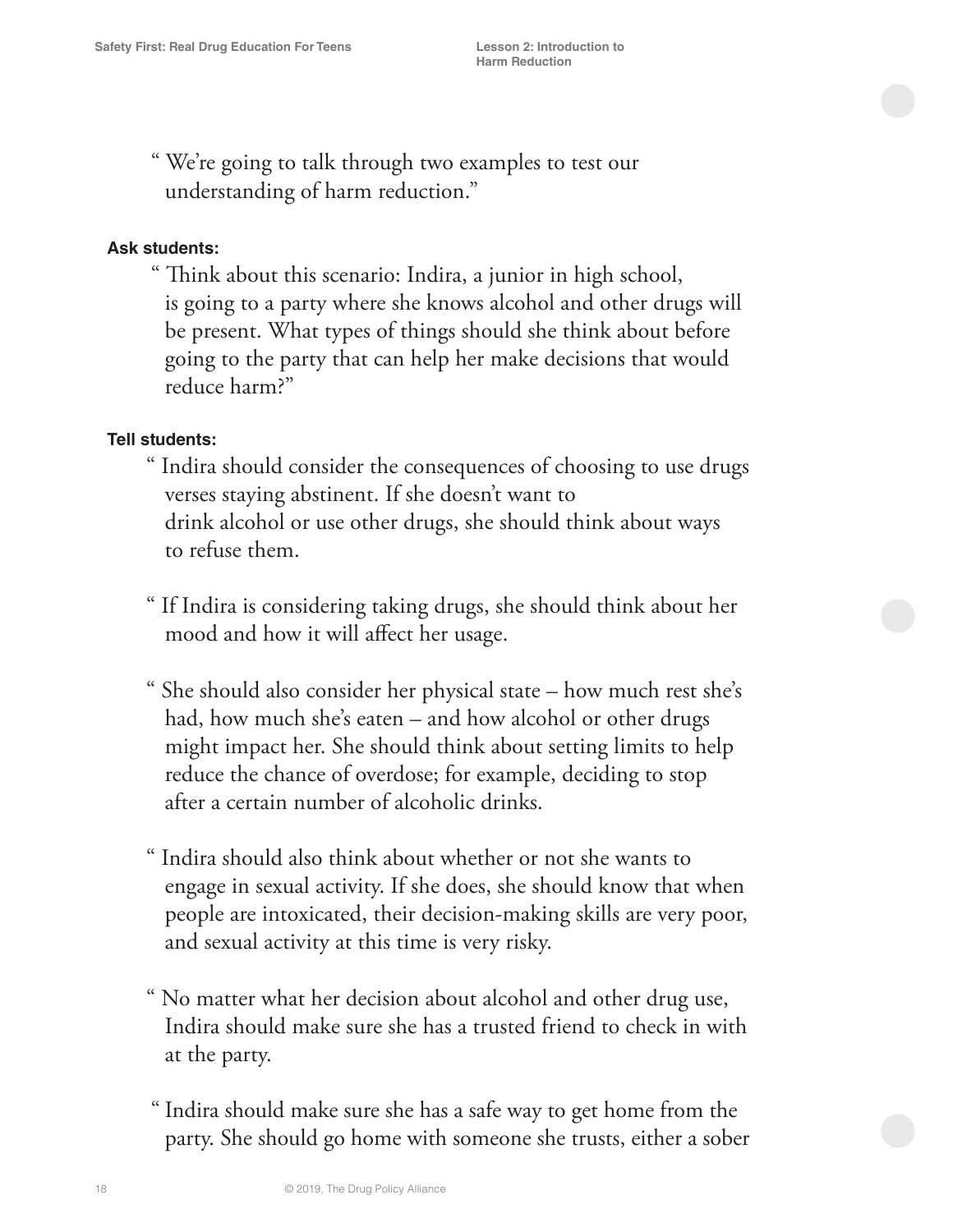

driver or a sober friend on public transportation.Thinking about all of these things in advance is part of having a mindset that reduces drug-related harms. Now, let's consider this situation:"

**Educator Notes:** Extension Activities: Students could make a poster or flyer for their friends of things to consider before going to a party, using the harm reduction strategies.

#### **SLIDE 28: NICK AND THE GROUP PROJECT Ask students:**

" Nick just finished a big group project at school. Now that it's over, some of his group members want to celebrate by meeting up and smoking marijuana. Nick doesn't know the people in his group well, although they seem nice enough. And he's been to the place they are meeting before; it's by a lake and it's pretty isolated which will allow them to avoid parental supervision. What are some things Nick should think about?

#### **Tell students:**

- " First, Nick should remember that it's illegal for people under 21 to use marijuana – even if he lives in a state like California, Colorado or Washington where recreational marijuana is legal.
- " Second, he should think about the social setting. Nick doesn't know these teens well, so how does he know that he can trust them to look out for his well-being?
- " Third, Nick should consider the physical setting. It's isolated which may keep them from being caught. However, if something goes wrong it may be hard for the teens to get help. Also, it's near a lake which could pose a drowning hazard to anyone with marijuanaimpaired motor skills and reaction times. Lastly, they will have to drive from this location – potentially still high – in order to get home. This increases the risk of accident and of an interaction with the police."

#### **Ask students:**

" If Nick is determined to go, what is one thing he could do to reduce harm?"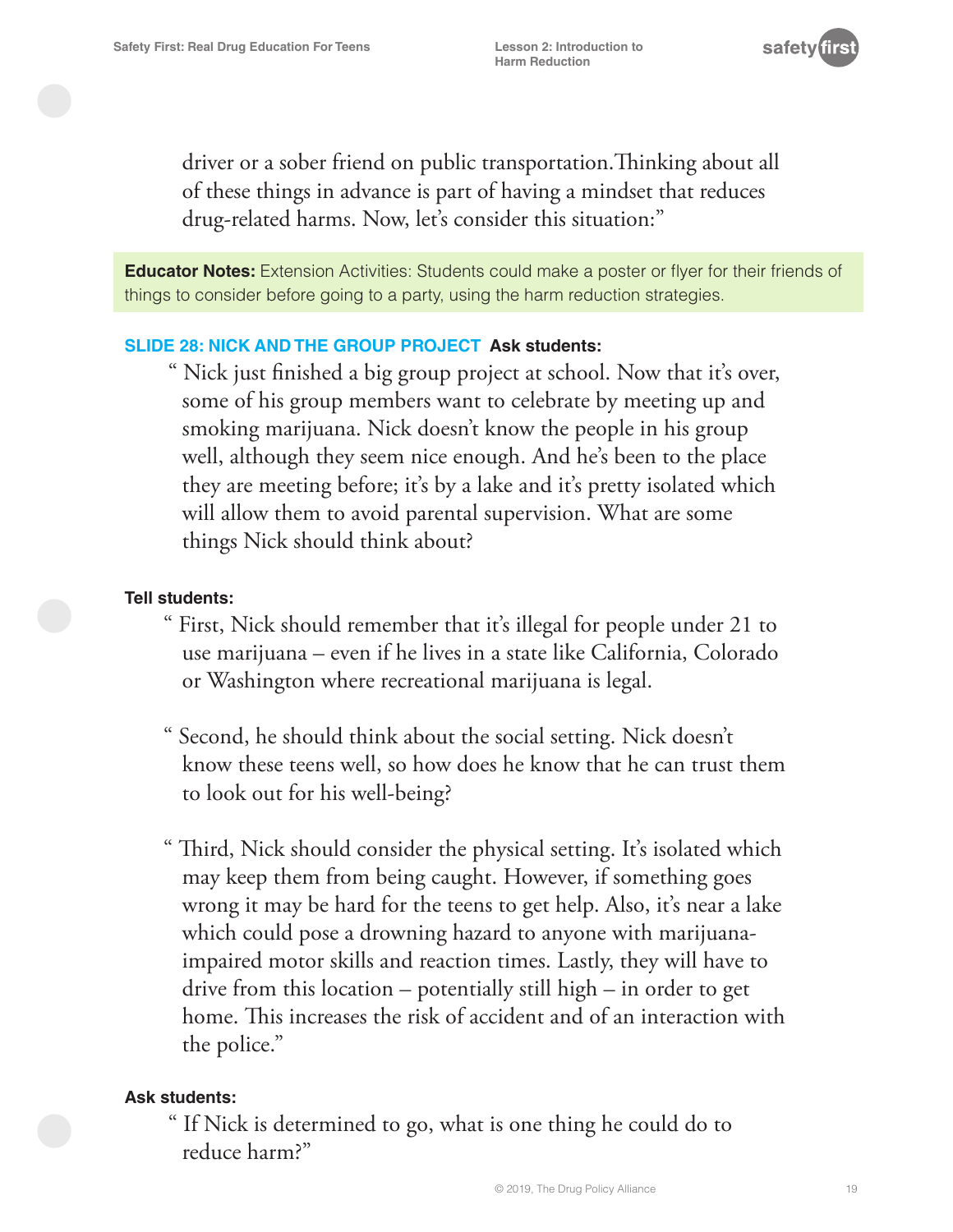#### **Tell students:**

" Nick could decide to go, but remain sober. Or, if he decides he wants to smoke marijuana, Nick could invite some friends that he can trust to stay sober to come with him. That way he'll have someone to look out for him and a safe ride home. Never using alone and using with trustworthy people are key harm reduction strategies. Taking drugs makes people both physically and emotionally vulnerable. Using with trusted people reduces the chances of things like sexual assault and increases the chances that someone will take action to help – for example, calling 9-1-1 in the case of an overdose.

- " In these examples, if Indira and Nick choose not to use alcohol or other drugs – which is the safest choice – it's important that they still remain aware of their social settings. They can be a life-saving resource in case something goes wrong – for example, acting as the designated driver or preventing an intoxicated friend from wandering off alone. However, teens who don't use drugs have also gotten into trouble for being in places where drugs were present, even when not using themselves.
- " As you can see, thinking through all the possibilities and consequences can take some time. But with practice, you can develop the habit of weighing your options and making a decision that will lead to the safest and healthiest outcome for you and others around you. Ultimately, putting harm reduction into practice will help keep you and your friends safer."

#### **Exit Ticket** *5 minutes*

# **SLIDE 29: EXIT TICKET Tell students:**

" Describe two harm reduction strategies and explain a situation(s) in which you could potentially use each to help reduce harm. If you have any questions about harm reduction strategies, add them to your exit ticket."

**Collect completed worksheet** at the end of class.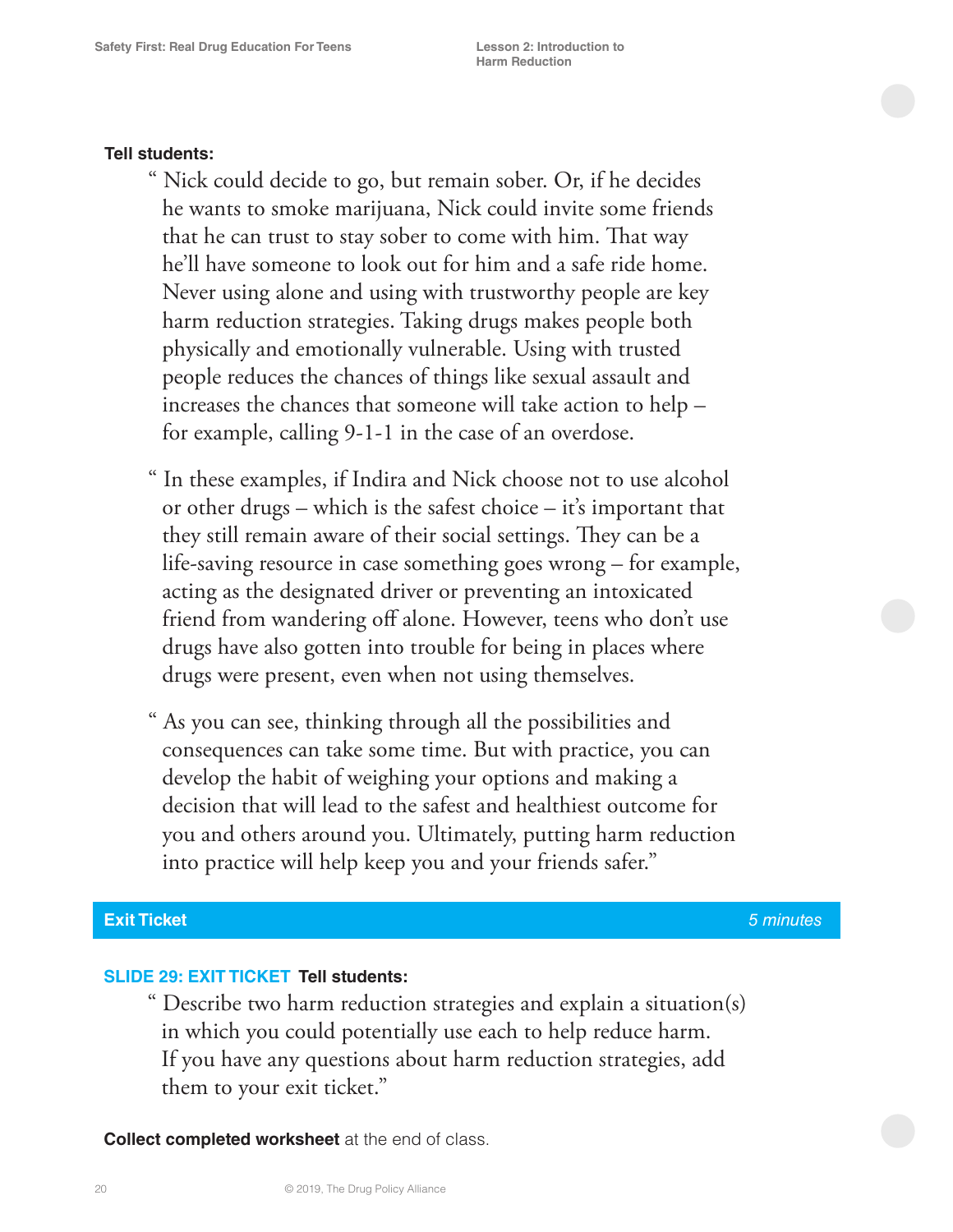

#### **Extension/Homework**

**Ask teens** to interview their parents, guardian or another adult they trust about drug use with the following questions:

- 1. Do you worry about me using drugs?
- 2. What is your biggest concern about me and drug use?
- 3. What advice do you have for me about drug use?

**Educator Notes:** Before assigning this activity, consider creating space for teens to indicate if they do not feel comfortable or safe speaking to their parent/guardian about drug use. For these teens, consider having them look up 1-2 articles about parental views on drug use and write 1-2 paragraphs answering the question, "What part of drug use are parents most concerned about?"

Consider engaging parents by sending home copies of "8 Tips for Talking to Your Teen About Alcohol and Other Drugs."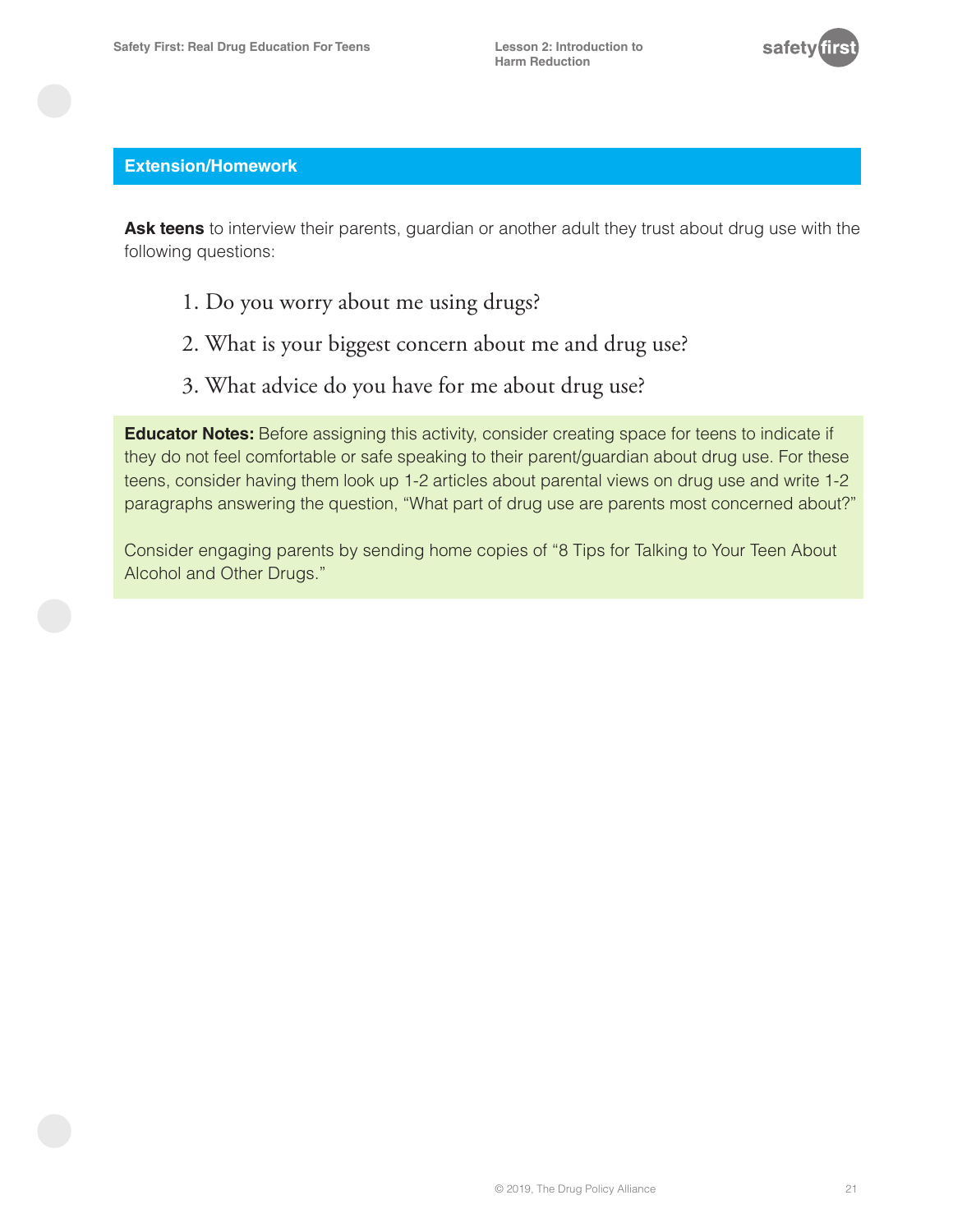**Lesson 2: Introduction to Harm Reduction**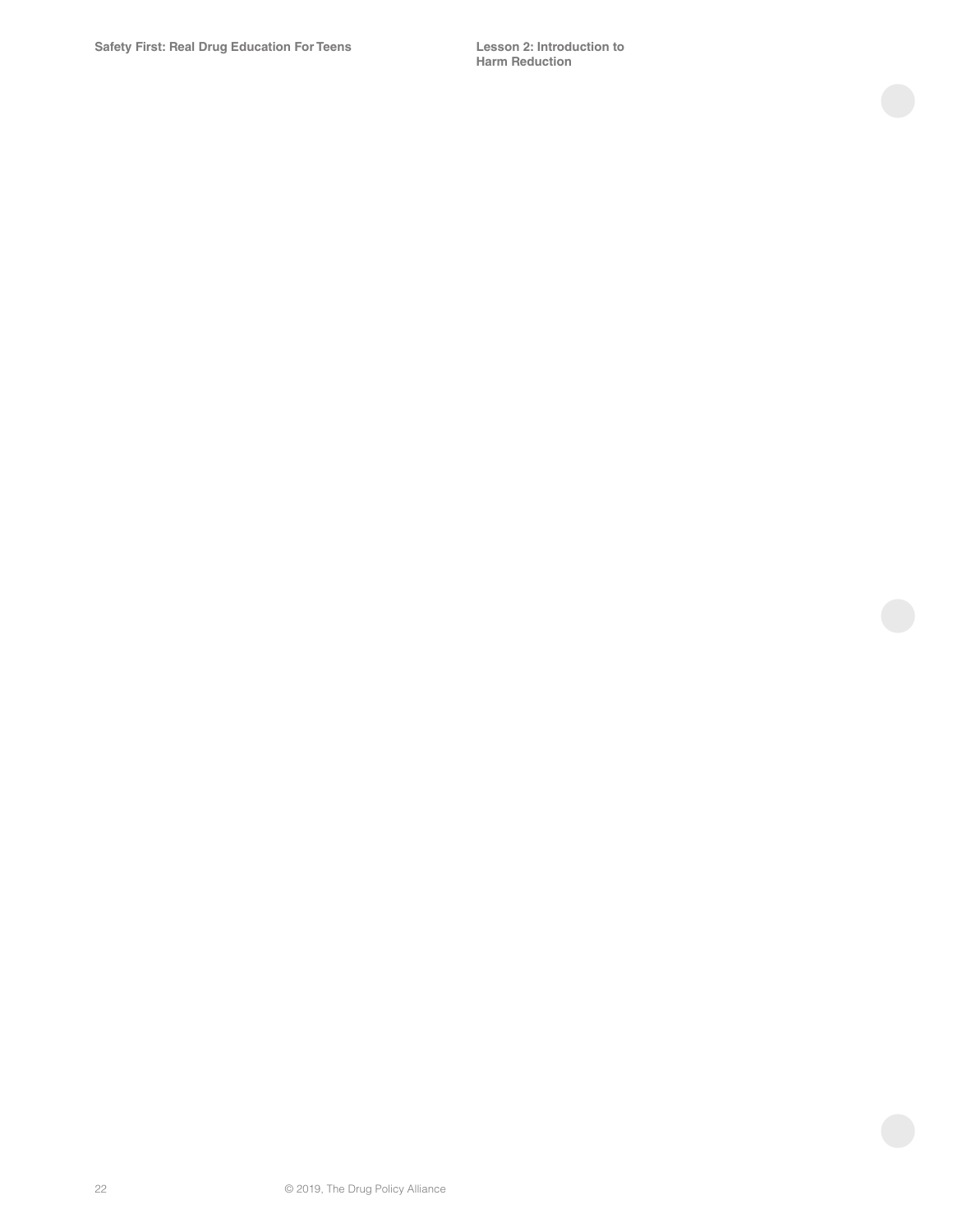

# **Lesson 2: Introduction to Harm Reduction: Answer Key**

**Maximum point value:** 100

# **Do Now: 6 points (3 points per question)**

1. Identify the harm reduction strategies in these pictures. *Answers: wearing a seatbelt, eating healthy food, and wearing a helmet*  2. Based on the examples in the pictures, how would you define "harm reduction?" *Answers may vary*

# **Brainstorm: Why do teens use drugs? (3 points)**

*Answers may vary*

# **1. Which is the most frequently used drug? (1 point)**

*Alcohol* 

# **2. How has teen drug use changed since 1998? (1 point)**

*Less drug use* 

# **Drug Use: Continuum (3 points per scenario = 18 points)**

Scenario #1: *Experimental. Why? (3 points)*  Scenario #2: *Regular use. Why? (3 points)*  Scenario #3: *Dependence. Why? (3 points)* 

Scenario #4: *Non-use. Why? (3 points)*  Scenario #5: *Recreational. Why? (3 points)*  Scenario #6: *Misuse. Why? (3 points)*

# **Examples of Drug-Related Harms (12 points)**

# **Physical Harms**

- *Addiction*
- *Withdraw symptoms*
- *Organ damage*
- *Injury or death due to accident*
- *Transmission of disease*
- *Sexual assault*
- *Overdose death*

#### **Social or Emotional Harms**

- *Make underlying depression or anxiety worse*
- *Cause conflicts with friends, family or teachers*
- *Families being split apart*

#### **Academic Harms**

- *Suspended or expelled from school*
- *Removed from athletic teams or school clubs*
- *Denied entrance into college*
- *Refused scholarships and federal student loans*

# **Legal Harms**

- *Pay fines*
- *Perform community service*
- *Attend mandatory classes*
- *Can have drivers license privileges suspended, revoked or denied*
- *Be arrested*
- *Sent to a juvenile detention center or jail*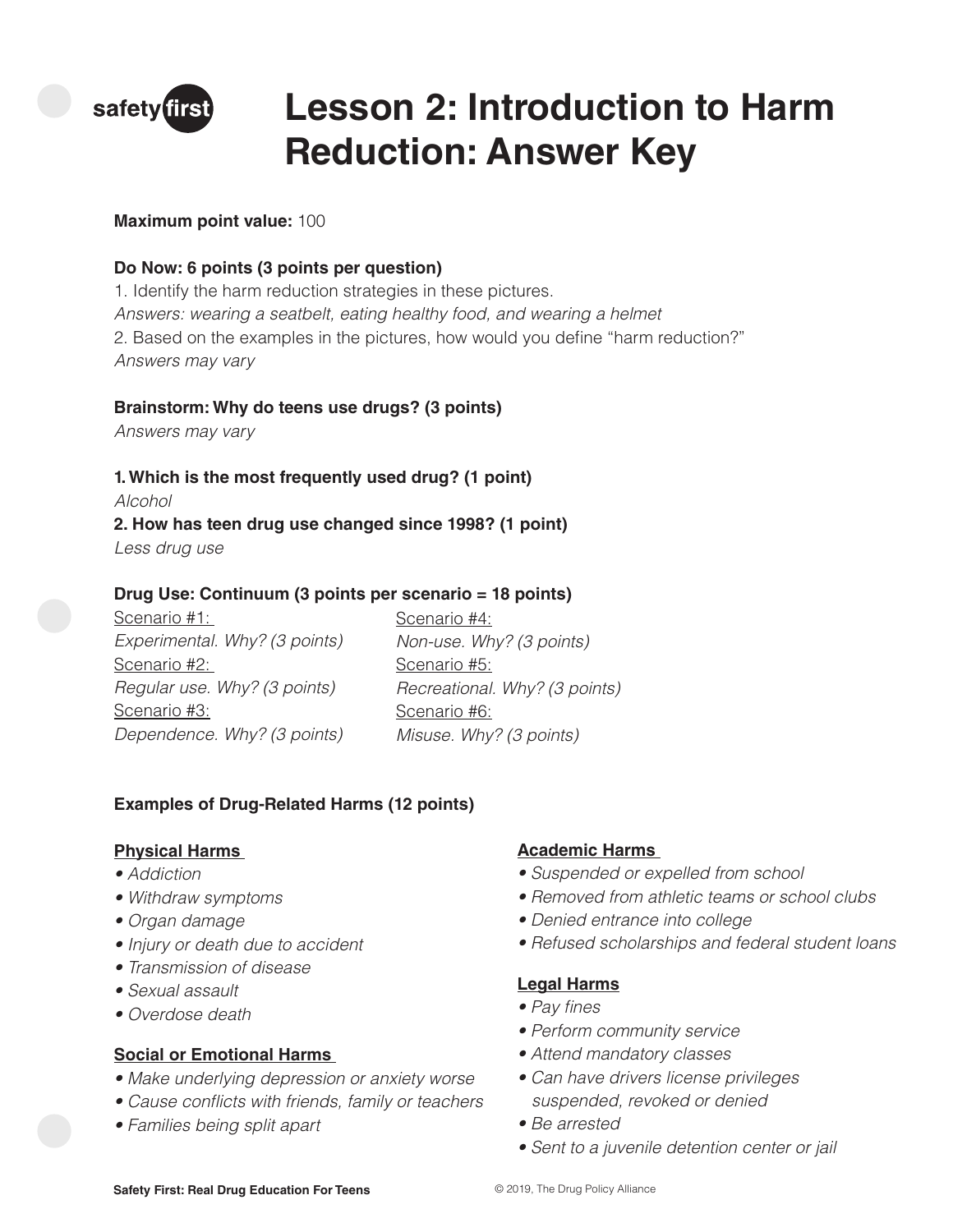# **1. Define harm reduction. (3 points)**

# **Harm-Reduction Strategy Notes (5 points each box = 50 total points)**

# **Scenario #1: Indira and the Party (5 points)**

*Answers may vary*

# **Scenario #2: Nick and The Group Project (5 points)**

*Answers may vary*

# **Exit Ticket: (6 points)**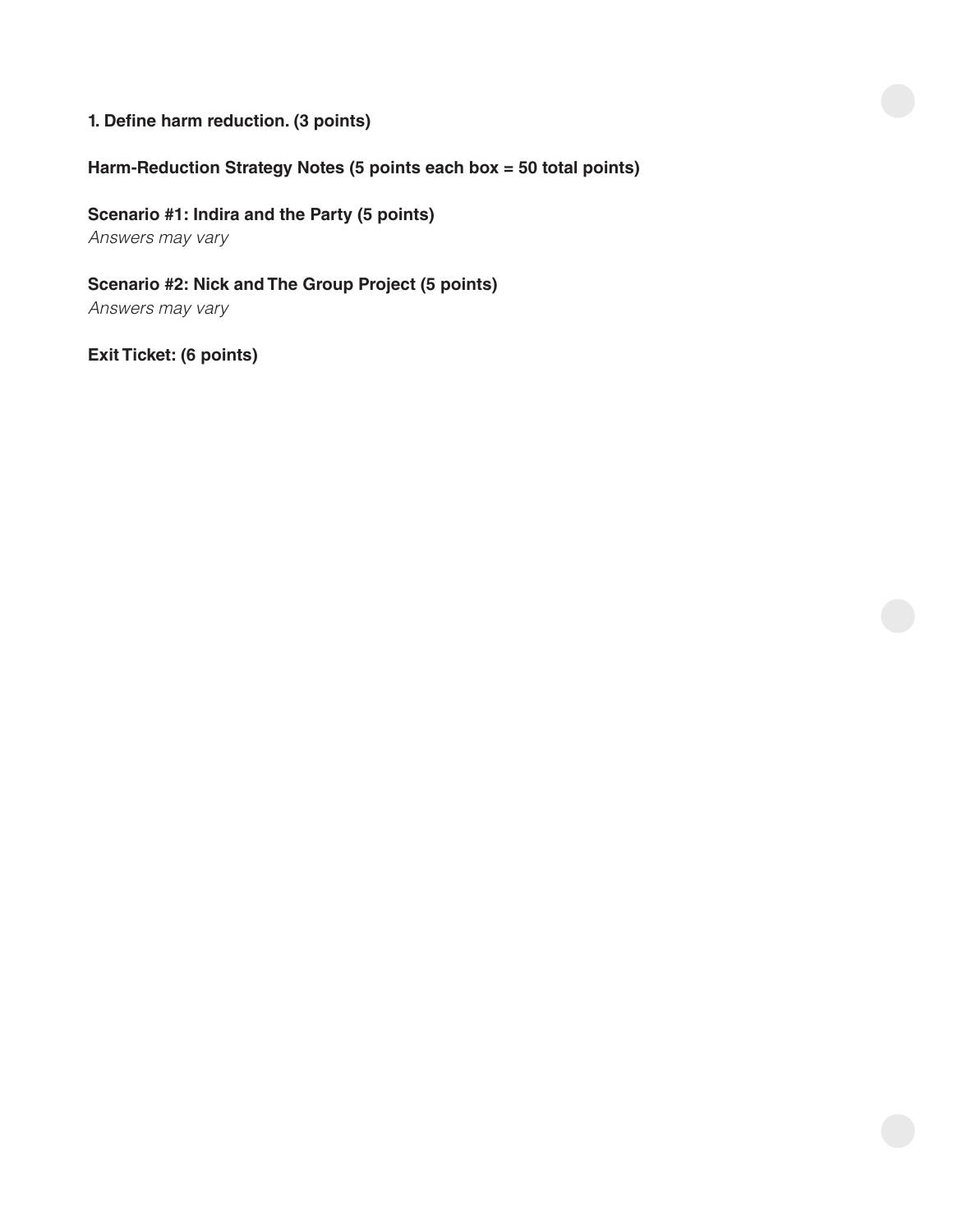

# **Lesson 2: Assessment Rubric** *Total Lesson Points: 125*

# **Activity:** Class participation **Maximum point value:** 25

|                                      | $20 - 25$ points                                                                                                                                                                                                                                      | 10 - 15 points                                                                                                                                                                                             | <b>5 - 10 points</b>                                                                                                                                                                                                         |  |
|--------------------------------------|-------------------------------------------------------------------------------------------------------------------------------------------------------------------------------------------------------------------------------------------------------|------------------------------------------------------------------------------------------------------------------------------------------------------------------------------------------------------------|------------------------------------------------------------------------------------------------------------------------------------------------------------------------------------------------------------------------------|--|
| <b>Frequency of</b><br>participation | <b>Student initiates</b><br>participation more<br>than once (e.g., raises<br>their hand to ask or<br>answer questions).                                                                                                                               | Student initiates at<br>least once<br>(e.g., raises their<br>hand to ask or answer<br>questions).                                                                                                          | Student only<br>participates when<br>they are addressed<br>directly.                                                                                                                                                         |  |
| <b>Quality of</b><br>responses       | <b>Student makes</b><br>thoughtful and<br>constructive<br>comments that<br>specifically address<br>the topic under<br>discussion. They<br>demonstrate full<br>comprehension of the<br>lesson's content and<br>bring new ideas into<br>the discussion. | <b>Student makes</b><br>thoughtful and<br>constructive<br>comments which<br>may occasionally<br>go off topic. They<br>demonstrate strong,<br>if not complete,<br>comprehension of the<br>lesson's content. | Student makes<br>comments that are<br>unrelated or tangential<br>to what is being<br>discussed. They<br>demonstrate a lack<br>of comprehension of<br>the lesson's content<br>and only repeats<br>previously stated<br>ideas. |  |
| <b>Listening skills</b>              | <b>Student listens</b><br>attentively to the<br>instructor and<br>their classmates.<br>Their comments<br>address and build<br>on classmates'<br>responses.                                                                                            | Student is mostly<br>attentive to the<br>instructor. Their<br>comments address<br>responses made by<br>classmates.                                                                                         | Student is inattentive.<br>Their remarks are<br>unrelated to what<br>is currently being<br>discussed.                                                                                                                        |  |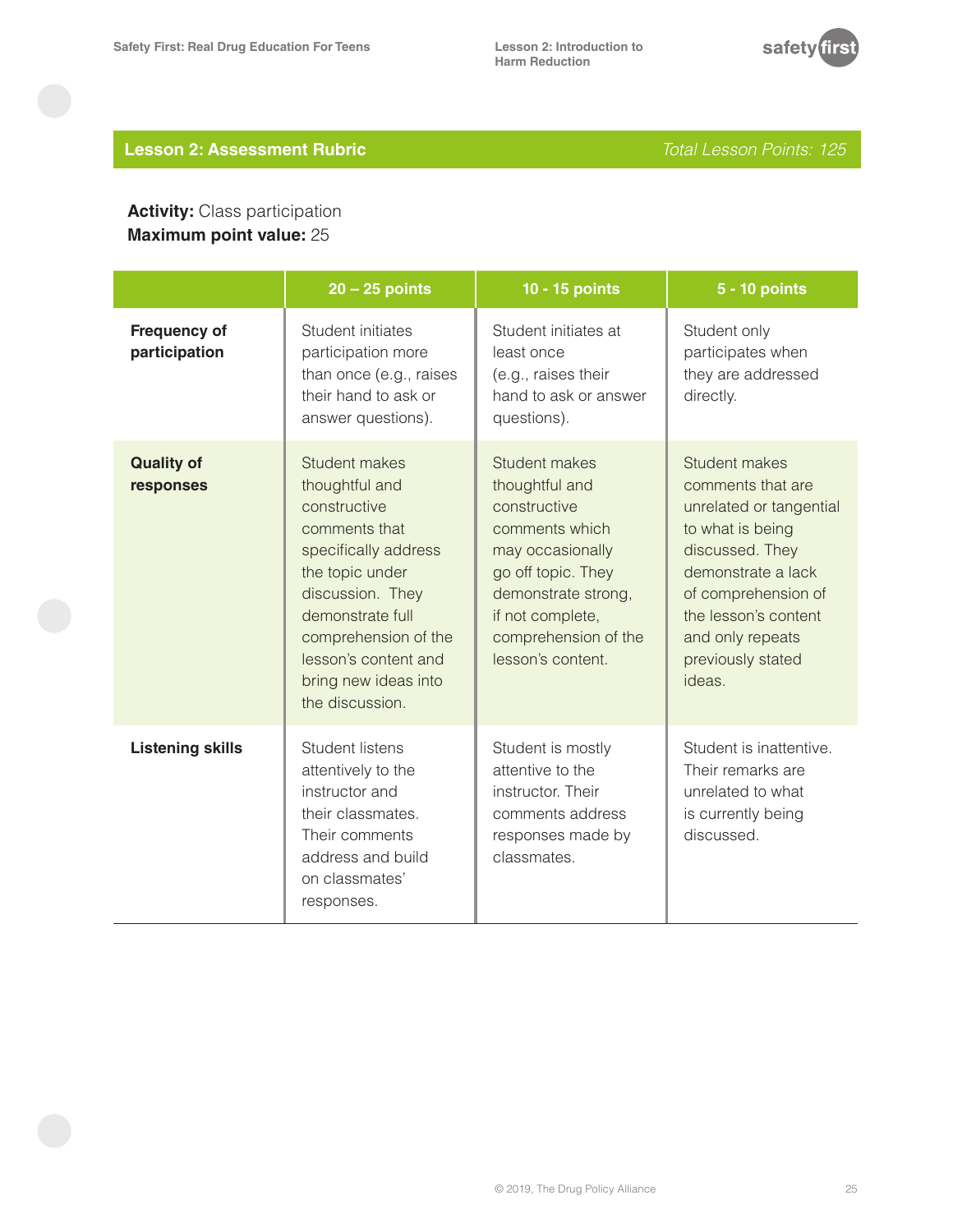**Lesson 2: Introduction to Harm Reduction**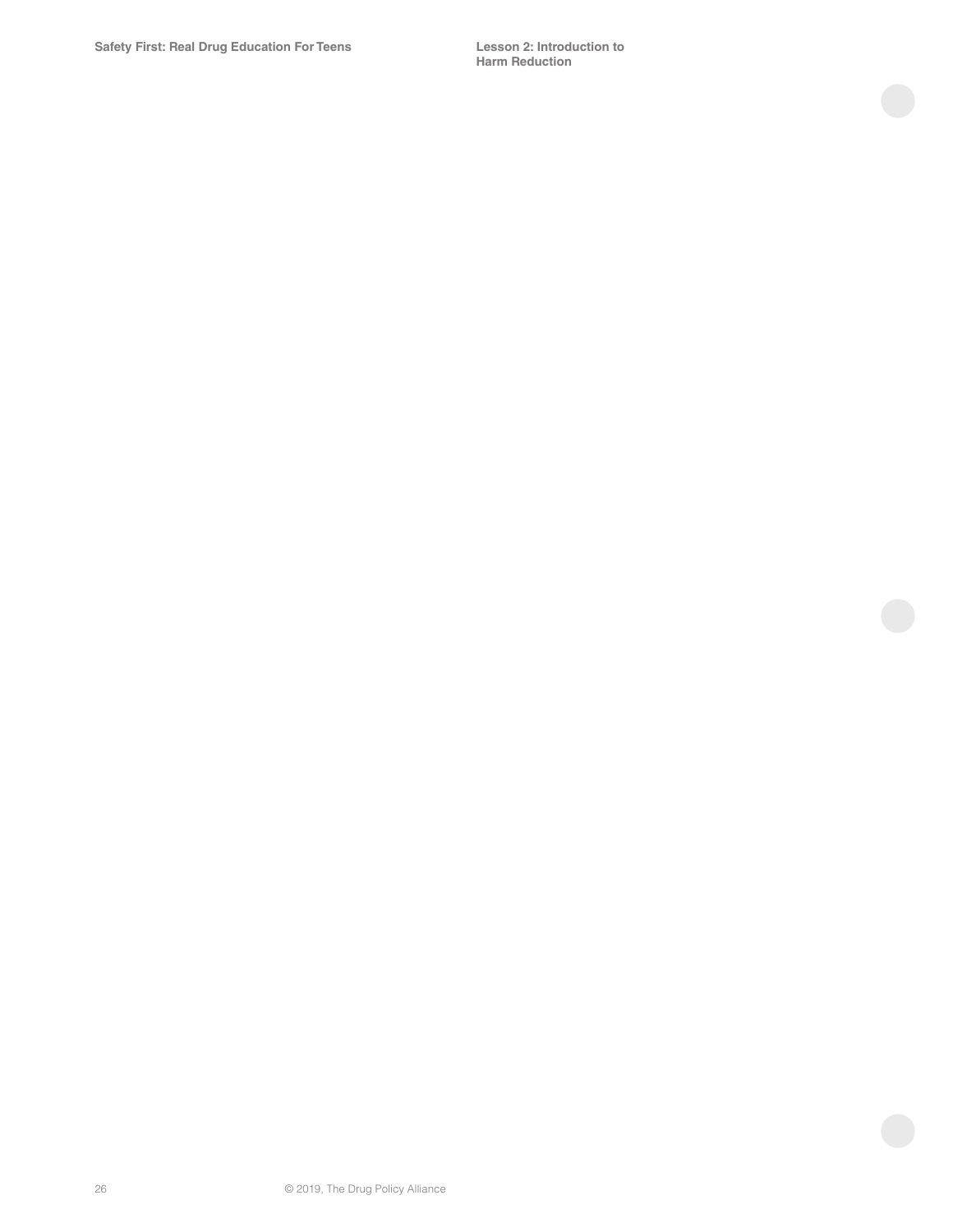

#### **Lesson 2: Educator Implementation Fidelity Checklist**

| Your Name/Position: |                     |              |
|---------------------|---------------------|--------------|
| School Name:        | Class Taught:       |              |
| Grade Taught:       | Number of Students: | Date Taught: |

1. Place an X in the column that indicates how much of the lesson script you used while teaching each part of the lesson.

|                                                                                            | <b>Completely</b><br>paraphrased | <b>Mostly</b><br>paraphrased | Half paraphrased;<br>half word-for-word | <b>Mostly</b><br>word-for-word | <b>Completely</b><br>word-for-word |
|--------------------------------------------------------------------------------------------|----------------------------------|------------------------------|-----------------------------------------|--------------------------------|------------------------------------|
| Do Now                                                                                     |                                  |                              |                                         |                                |                                    |
| Part $1 -$<br>Introduction to<br><b>Harm Reduction</b><br>and Drug-Related<br><b>Harms</b> |                                  |                              |                                         |                                |                                    |
| Part $2 -$<br>Harm Reduction<br>in Practice                                                |                                  |                              |                                         |                                |                                    |
| <b>Exit Ticket</b>                                                                         |                                  |                              |                                         |                                |                                    |

- 2. Did you deliver each part of the lesson? Circle one: YES / NO
	- If NO, please name the part of the lesson you did not deliver and explain why.
- 3. Did students complete the worksheet "Introduction to Harm Reduction"? Circle one: YES / NO
- 4. Did you use any materials or activities not included in the curriculum for this lesson? Circle one: YES / NO If YES, please describe the materials and why you chose to add them.